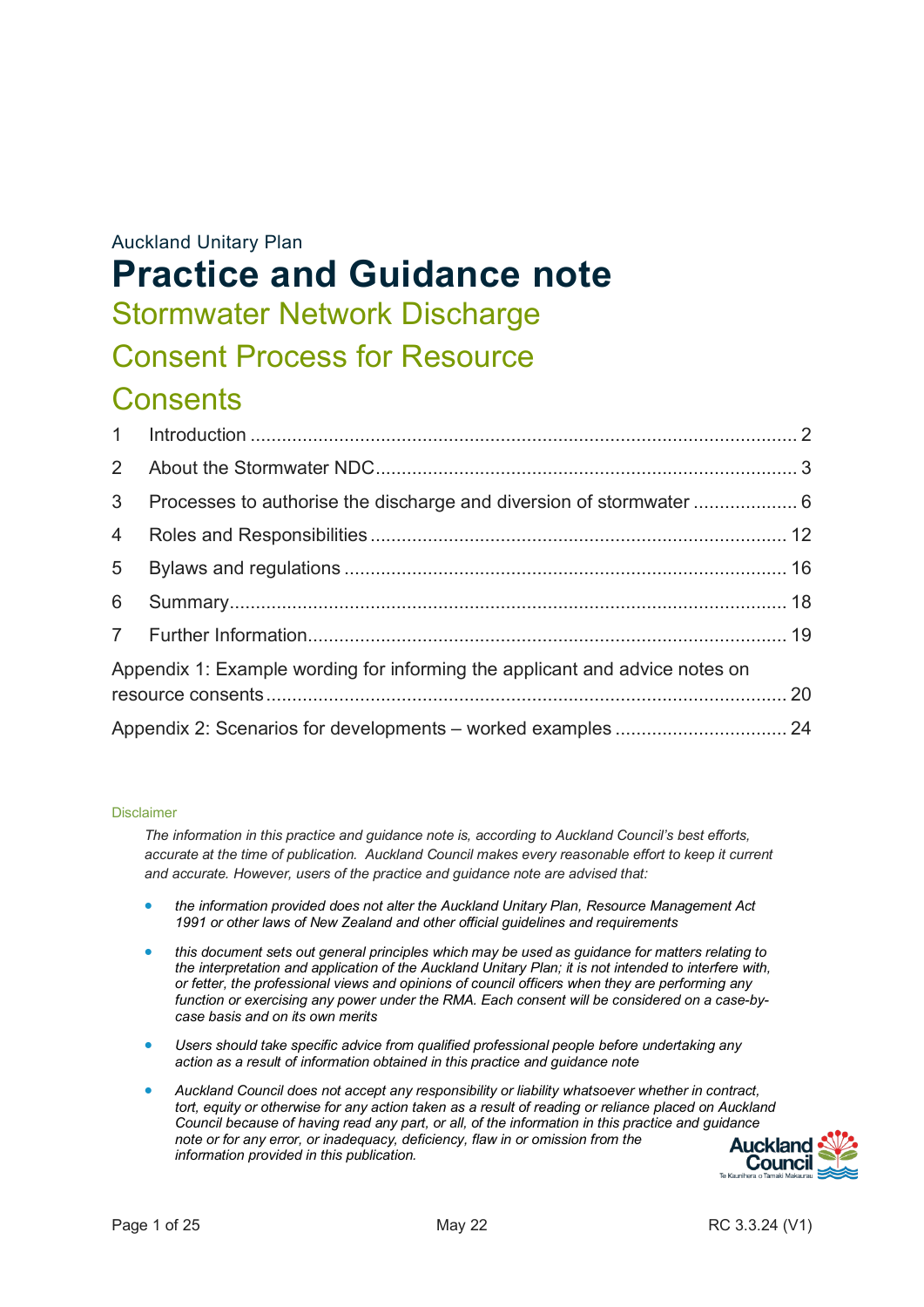## <span id="page-1-0"></span>**1 Introduction**

The Environment Court granted a Stormwater Network Discharge Consent (Stormwater NDC) to Auckland Council's Healthy Waters department on 30 October 2019. The Stormwater NDC authorises the diversion and discharge of stormwater from the public stormwater network within existing and future urban areas (including special purpose zoned land and marina land. This consent was issued under [Chapter E8](https://unitaryplan.aucklandcouncil.govt.nz/Images/Auckland%20Unitary%20Plan%20Operative/Chapter%20E%20Auckland-wide/1.%20Natural%20Resources/E8%20Stormwater%20-%20Discharge%20and%20diversion.pdf) in the [Auckland Unitary Plan \(Operative](https://unitaryplan.aucklandcouncil.govt.nz/pages/plan/Book.aspx?exhibit=AucklandUnitaryPlan_Print) in Part) (AUP(OP)).

The Stormwater NDC replaces 116 different consents and multiple existing authorisations. The Stormwater NDC establishes a single comprehensive set of requirements to manage all public stormwater diversions and discharges across Auckland.

The Stormwater NDC authorises existing and future public diversions and discharges that meet the conditions of the consent within existing and future urban areas. Privately developed stormwater infrastructure that is to be vested in Auckland Council can rely on the Stormwater NDC for any associated diversions and discharges, subject to compliance with the performance/connection requirements in Schedule 4 of the Stormwater NDC or an adopted Stormwater Management Plan listed in Schedule 10 of the Stormwater NDC.

### **1.1 Purpose**

This Practice and Guidance note (PGN) explains how the AUP(OP) provisions are applied in conjunction with the Stormwater NDC. It also sets out the relationship of the Stormwater NDC with the council approvals for stormwater networks, including under the [Auckland Council Stormwater Bylaw 2015,](https://www.aucklandcouncil.govt.nz/plans-projects-policies-reports-bylaws/bylaws/Documents/stormwaterbylaw2015.pdf) (Stormwater Bylaw) the Council's Engineering Plan Approvals process (EPA), and approvals under the Building Act 1991.

This PGN will be updated in the future when the Ministry for the Environment has clarified the relevance of the National Environmental Standard – Freshwater to stormwater.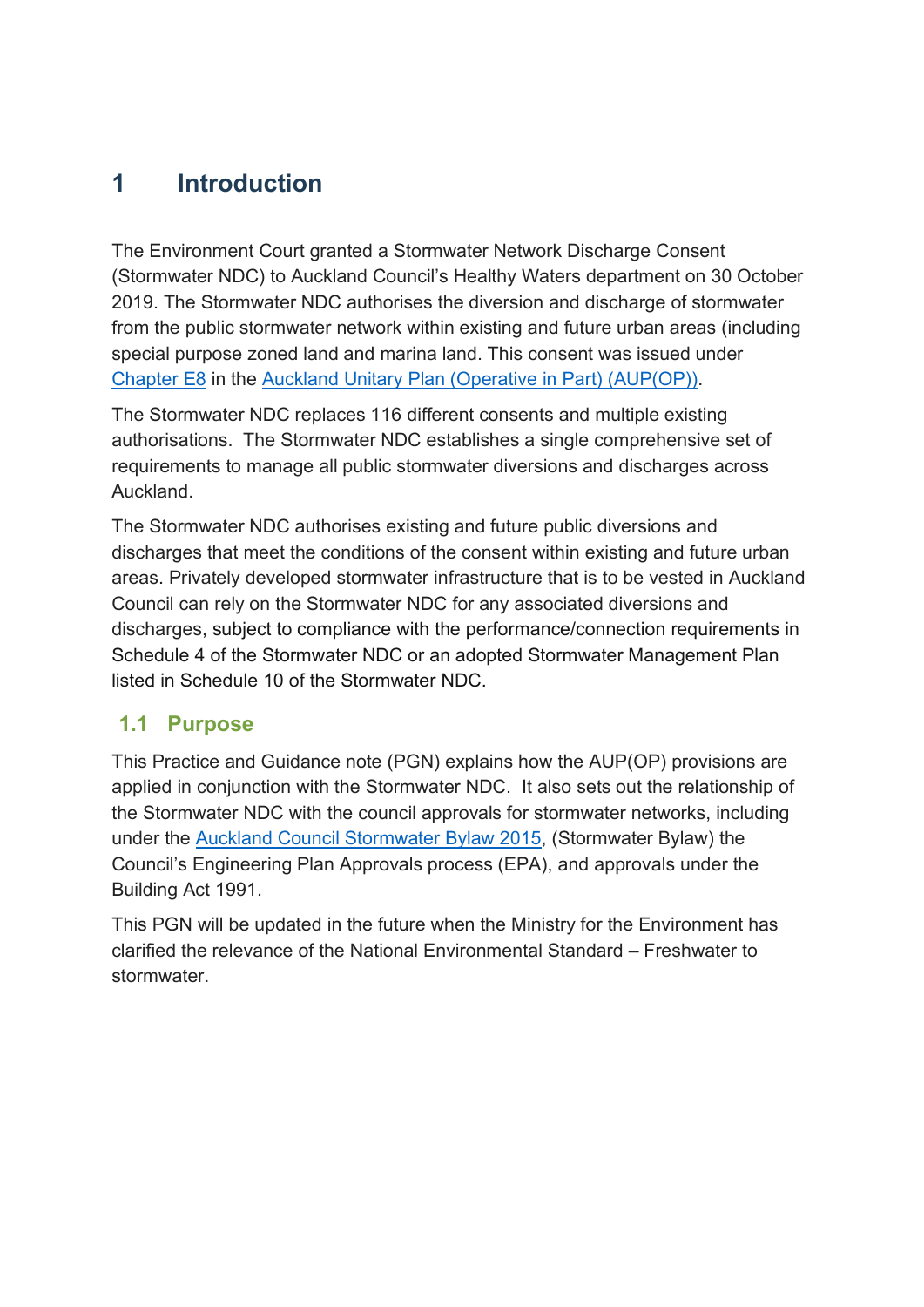## <span id="page-2-0"></span>**2 About the Stormwater NDC**

## **2.1 How does the Stormwater NDC align with the Auckland Unitary Plan (Operative in part)?**

The Stormwater NDC is granted under rule E8.4.1(A11) of the AUP(OP). The objectives and outcomes of the Stormwater NDC align with the objectives and policies in Chapter E1 of the AUP(OP).

## **2.2 Purpose of the NDC**

The NDC is a key tool in managing and integrating land uses, stormwater diversions and discharges and the region's natural water assets to reduce impacts from urban development, climate change and flooding and to allow multiple community and environmental outcomes to be realised.

This consent is the largest of its kind in New Zealand and is unique in its approach to managing existing and future stormwater diversions and discharges to:

- provide certainty and a regionally consistent set of performance requirements
- provide a framework to support [urban](http://www.aucklanddesignmanual.co.nz/regulations/technical-guidance/ndc) growth and development for future [urban](http://www.aucklanddesignmanual.co.nz/regulations/technical-guidance/ndc) areas while enabling stormwater management plans to be tailored to specific sites and scenarios
- improve water quality through robust performance requirements for the public network
- reduce complexity and promote compliance requirements
- deliver accountability, transparency and [best practice](http://www.aucklanddesignmanual.co.nz/regulations/technical-guidance/ndc) through regular reporting and reviews.

## **2.3 What is a diversion or discharge under the Stormwater NDC?**

The diversion of stormwater under the NDC is where stormwater is directed into and through a new or existing public stormwater network. Diversions are controlled under [s14](https://legislation.govt.nz/act/public/1991/0069/latest/DLM231974.html) of the Resource Management Act 1991 (RMA).

The discharge of stormwater under the NDC includes discharge of stormwater from a new or existing public stormwater network to the receiving environment such as a stream, the coastal marine area or to ground. Discharges are controlled under [s15](https://legislation.govt.nz/act/public/1991/0069/latest/DLM231977.html) of the RMA.

## **2.4 What does the Stormwater NDC cover?**

The Stormwater NDC authorises: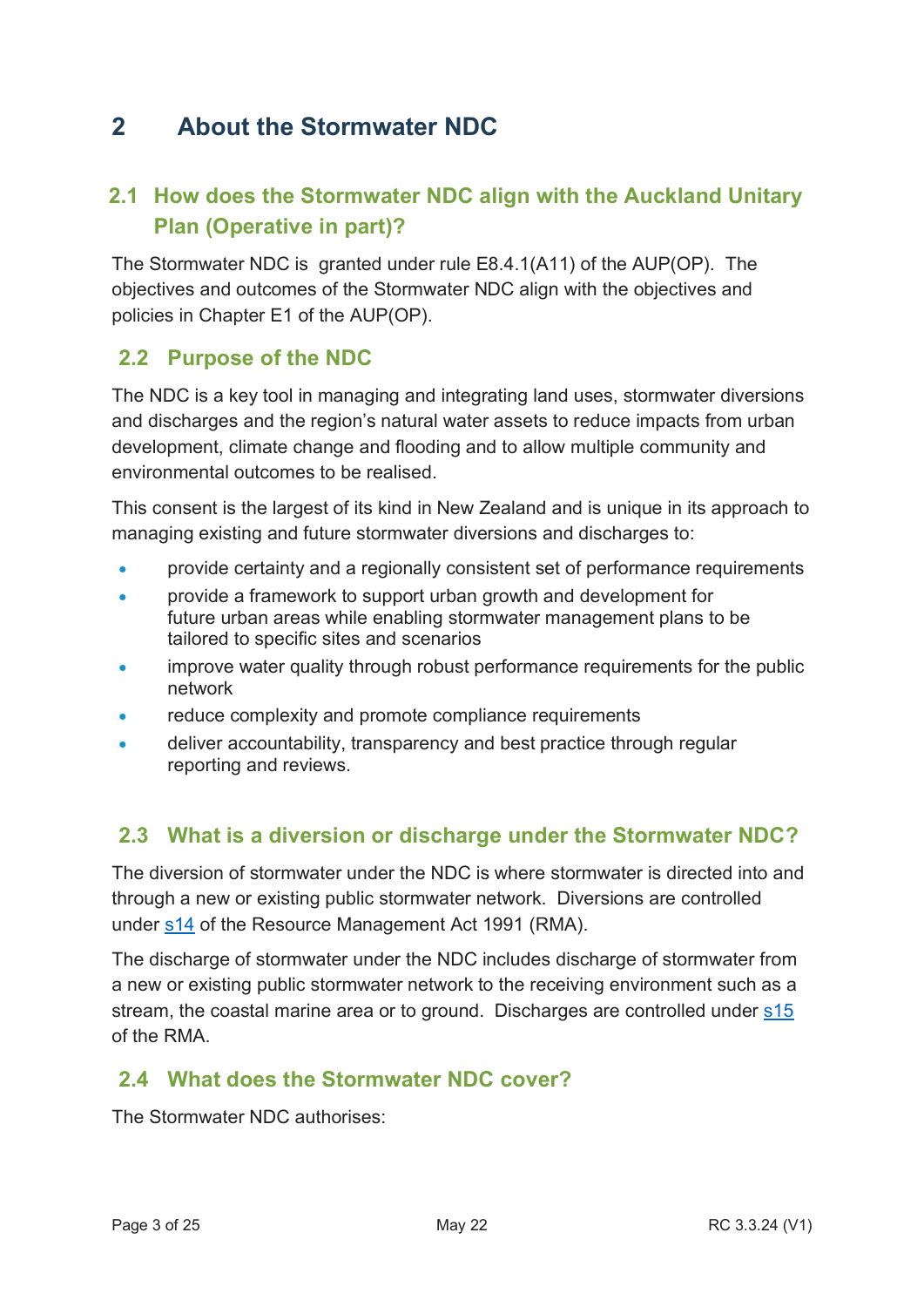- Existing stormwater diversions to (including from existing road and other existing land uses) and discharges from the Public Stormwater Network at the time of commencement of this consent;
- New or changes to stormwater diversions and discharges from the renewal, maintenance, development or improvement of the Public Stormwater Network, subject to compliance with either:
	- o i. the performance requirements in Schedule 4; or
	- o ii. an adopted Stormwater Management Plan listed in Schedule 10.
- New, or changes to existing, diversions and discharges resulting from:
	- i. the increase of, or changes to, impervious areas from redevelopment, intensification, and/or land use change within existing urban areas that discharge to the Public Stormwater Network; or
	- $\circ$  ii. the increase of/changes to impervious areas from the development of Greenfield land where stormwater assets connect directly to, and/or are subsequently vested and become part of, the Public Stormwater Network;
- subject to compliance with the performance/connection requirements in Schedule 4 or an adopted Stormwater Management Plan listed in Schedule 10.
- applies to areas within future and existing urban zoned land in Auckland (including land in special purpose zones and marina zones).

## **2.5 What is not covered under the Stormwater NDC?**

The Stormwater NDC **does not** apply to diversions and discharges of stormwater which:

- Do not enter or exit a public network
- are into or from a combined sewer network
- are private or from a private network (no public assets/not into public network)
- are in or from rural zoned areas
- are from existing or new road networks that discharge directly to a stormwater network that is not owned and operated by Auckland Council and/or that discharge directly to a freshwater or coastal natural environment or to ground.
- are not stormwater (e.g., contaminants from ITA sites, earthworks sediment etc.).

The Stormwater NDC does not:

authorise physical works to construct the stormwater network or management devices, including outfalls, dams, streamworks etc. The relevant provisions of the AUP (OP) must be complied with.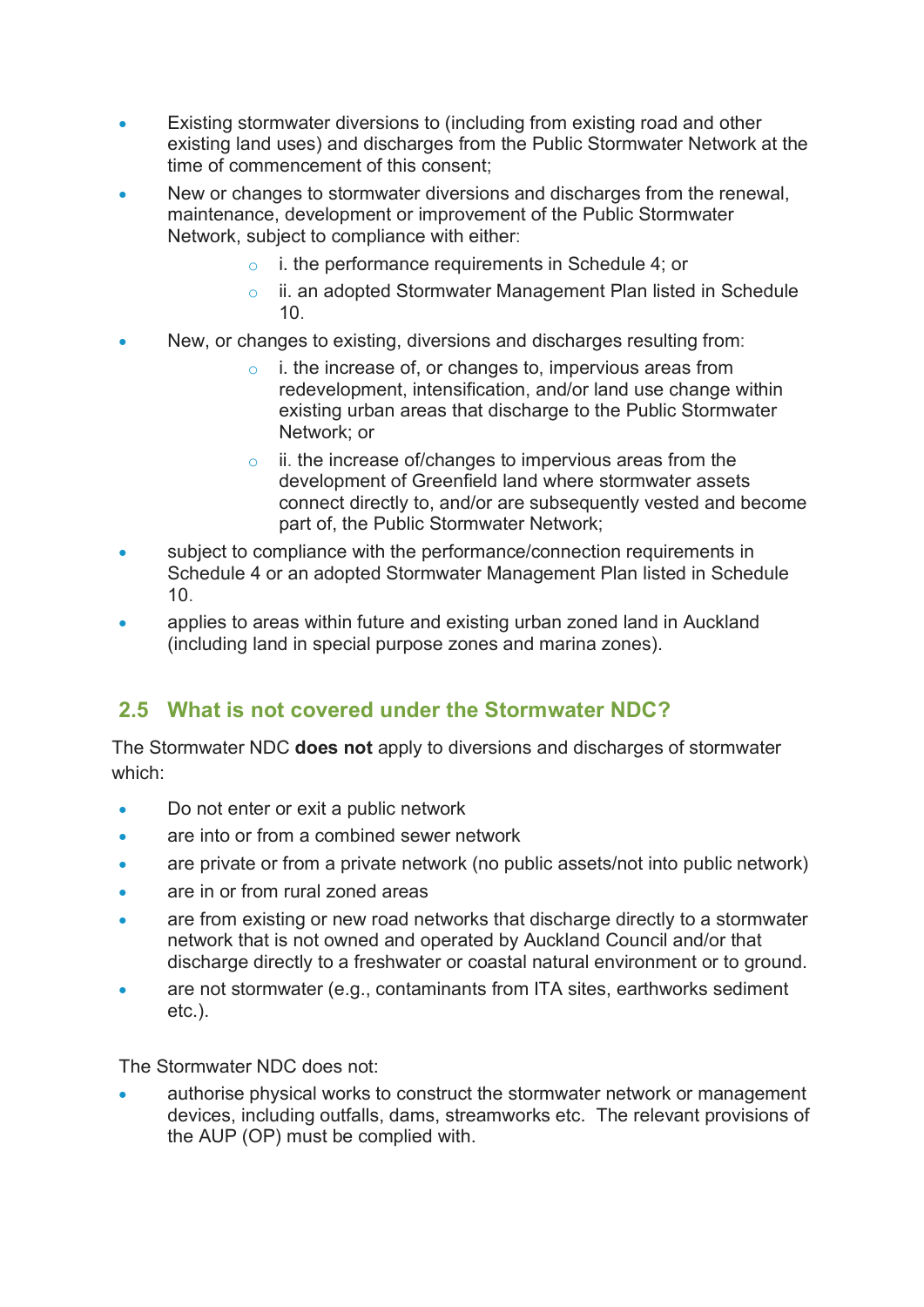- replace the need for a resource consent under AUP (OP) Chapter E9 High contaminant car parks and high use roads (land use rule).
- replace the need for a resource consent under AUP (OP) Chapter E10 Stormwater management areas – Flow 1 and Flow 2 (land use rule).
- obviate the requirement to obtain any approvals under the Stormwater Bylaw, EPA, and/or the Building Act 1991.

## **2.6 Who does the NDC apply to?**

#### **Healthy Waters**

Auckland Council's Healthy Waters department is the council's stormwater asset manager. Heathy Waters is the consent holder of the Stormwater NDC. Auckland Council Healthy Waters holds a single consent which authorises diversions and discharges of stormwater from the existing and future public stormwater network in the Auckland region.

Healthy Waters can undertake maintenance, alterations or extensions to the public stormwater network and any changes to the diversion and discharge resulting from the above are authorised by the Stormwater NDC, provided the requirements specified in the NDC conditions are met.

With Healthy Waters' approval, third parties such as private developers can rely on the Stormwater NDC to authorise the diversion and discharge of stormwater from their own developments. Reliance on the Stormwater NDC will require approval from Healthy Waters.

#### **Private Applicants**

Under the RMA the diversion and discharge of stormwater (s14 and s15) must be expressly authorised by:

- a rule in the plan or
- a resource consent

Proposed diversions or discharges of stormwater by private developers or applicants can be lawfully undertaken by:

- complying with permitted activity rules under Chapter E8 of the AUP (OP) (see [section 3.3](#page-9-0) of this PGN)
- obtaining a diversion and discharge resource consent under AUP (OP) Chapter E8.
- obtaining approval from Healthy Waters to use the Stormwater NDC to authorise the diversion and discharge of stormwater from any stormwater infrastructure to be vested in Auckland Council.

Again, this latter option is Healthy Waters' preferred approach as it maintains a consistent management approach through the conditions of the Stormwater NDC.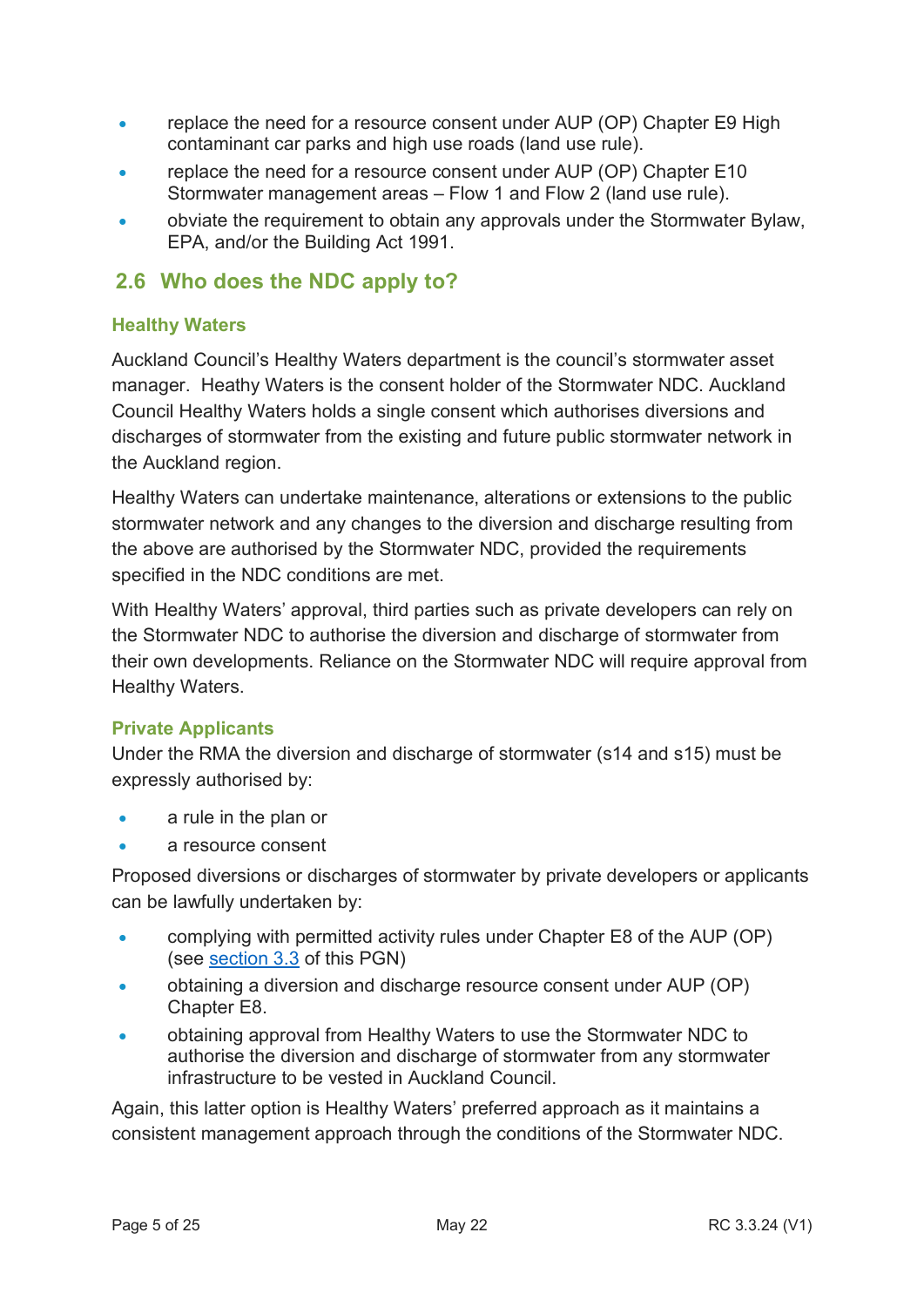If an applicant chooses to rely on the Stormwater NDC, they will need approval from Healthy Waters. (i.e., if the developer chooses not to use the NDC, they can apply for their separate consent under AUP (OP), or they have the option to comply with the AUP(OP) permitted activity rules for diversion and discharge.)

The above information should be provided to an applicant at a pre-application meeting or if an application is already lodged, then early in the resource consent process, such as an advice note in the s88 letter. As part of its approval process, Healthy Waters will require the developer to demonstrate that the development will meet the requirements of Schedule 4 of the Stormwater NDC, including where relevant, the preparation and adoption of a stormwater management plan.

Applicants wishing to rely on the Stormwater NDC should have discussions with Healthy Waters or council's Development Engineers within the Regulatory Engineering department early in the application development process, ideally prior to lodging their resource consent/building consent application. Information on the Stormwater NDC can be found on the council's [Auckland Design Manual](http://www.aucklanddesignmanual.co.nz/regulations/technical-guidance/ndc) web page. Example wording for pre-application minutes and advice to give at pre-application meetings are in [Appendix 1](#page-19-0) of this PGN.

Applicants are encouraged to obtain provisional approval from Healthy Waters under the Stormwater Bylaw via council's Development Engineers prior to lodging resource consents. Notice of this approval from Healthy Waters should be included with the resource consent application documentation to demonstrate how stormwater diversions and discharges are to be managed and that resource consents specific to these matters are not required.

Note that the approval is not legally required to be obtained and may be addressed concurrently, as discussed below. There is some risk that the applicant takes on, without obtaining the third-party approval prior to resource consent application lodgement, as the development may need to be altered or redesigned before the third party will give their approval, which may result in a s127 variation or new consent being required if resource consent has already been approved.

## <span id="page-5-0"></span>**3 Processes to authorise the discharge and diversion of stormwater**

## **3.1 Process for resource consents**

For applicants there are two processes which must be followed in relation to the authorisation of the discharge and diversion of stormwater:

• AUP (OP)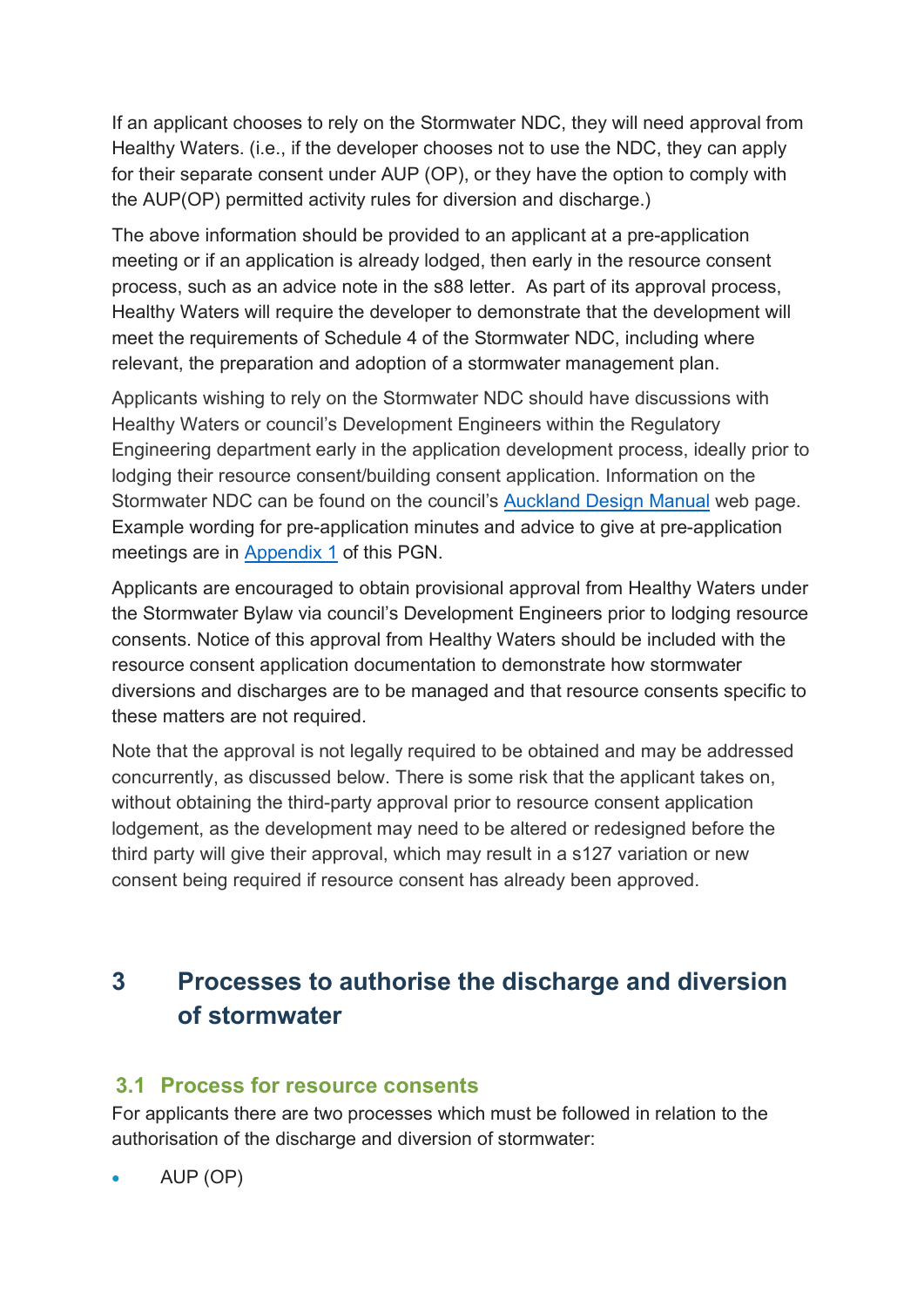• Stormwater NDC approval from Healthy Waters (which is an approval under the [Auckland Council Stormwater Bylaw](#page-15-1) )

These two processes will influence the overall design and layout of the development. Therefore, the review of an application against the Stormwater NDC is a parallel assessment to the review of the matters under the AUP(OP) and can occur concurrently with the AUP (OP) application process. As noted above, prior approval from Healthy Waters is encouraged.

Depending on the type of AUP(OP) application being made; in some circumstances it will be possible to incorporate NDC assessments together and any resulting s92 questions or conditions will be able to be included as part of the AUP (OP) assessment and timeframes.

In other cases, the NDC review and approvals will **not** form part of the AUP (OP) assessment or timeframes, and it will be necessary to include any questions or recommended conditions as advice notes and for the applicant to engage with Healthy Waters directly and/or as part of the EPA.

In Summary:

- Best practice: applicant should be advised to resolve Stormwater NDC matters either prior to or at the same time as responding to any s92 requests for further information.
- Stormwater NDC matters proceed in parallel to RC process; it should not hold up the RC process.
- Healthy Waters may work directly with an applicant outside the resource consents process to resolve Stormwater NDC matters (keeping Regulatory Engineer and planner informed of progress).
- Resource consent decision can be released without the Stormwater NDC approval from Healthy Waters. (Applicants would need to be advised via advice note that if Stormwater NDC approval was not obtained that a s127 or new application may be required.
- Stormwater NDC approval from Healthy Waters required before EPA can be released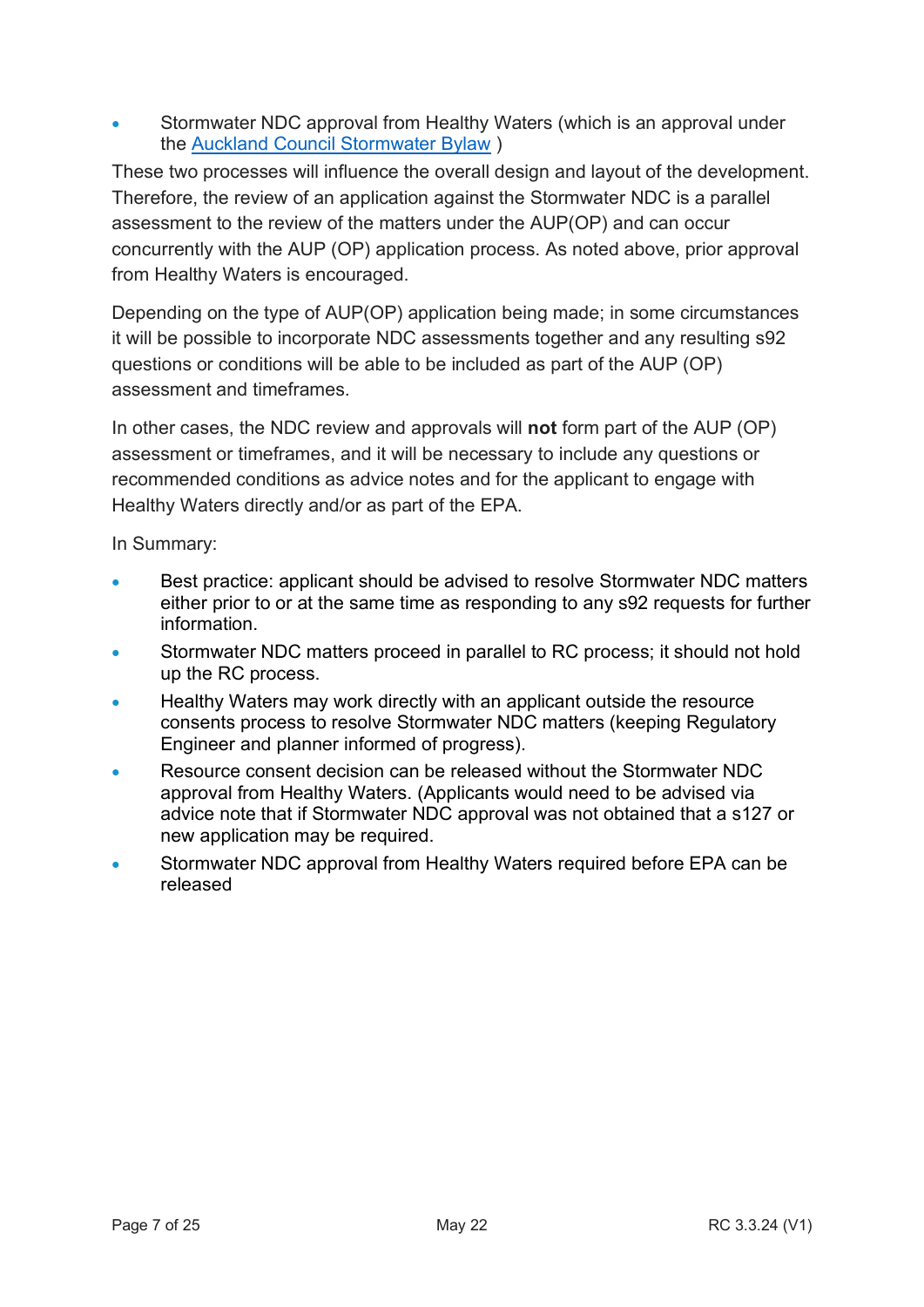## **3.2 Relationship of AUP (OP) Chapter E8 rules with the Stormwater NDC**

| <b>E8 Activity rule</b> | <b>Rule status</b> | <b>Summary of rule</b>                                                                                                                                                                                                 | <b>Stormwater diversion/discharge:</b><br><b>NDC/AUP (OP) Pathway</b>                        | <b>Stormwater Bylaw</b><br><b>Approval</b>                                                               |
|-------------------------|--------------------|------------------------------------------------------------------------------------------------------------------------------------------------------------------------------------------------------------------------|----------------------------------------------------------------------------------------------|----------------------------------------------------------------------------------------------------------|
| (A1)                    | Permitted          | Diversion into existing<br>network<br>Key requirement: the<br>impervious area is lawfully<br>established                                                                                                               | AUP (OP) permitted activity                                                                  | <b>Required</b><br>Stormwater Bylaw requires<br>compliance with NDC when<br>connecting to public network |
| (A2)                    | <b>RD</b>          | This rule applies to combined sewer only<br>Diversion to existing<br>network not complying with<br>standards (applies to<br>combined sewer only)<br>Key requirement: the<br>impervious area is lawfully<br>established |                                                                                              | Not applicable<br>(needs approval from<br>WaterCare)                                                     |
| (A3)                    | Permitted          | Diversion and discharge<br>from existing impervious<br>area not to a network                                                                                                                                           | AUP (OP) permitted activity<br>Outside scope of NDC because not to the<br>network.           | Not applicable                                                                                           |
| (A4)                    | Permitted          | Diversion and discharge<br>from road impervious area<br>not to a network ( $<5000m^2$ )                                                                                                                                | AUP (OP) permitted activity<br>Outside scope of NDC because not to the<br>network.           | Not applicable                                                                                           |
| (A5)                    | <b>RD</b>          | Diversion and discharge<br>from road impervious area<br>not to a network ( $>5000$ m <sup>2</sup> )                                                                                                                    | AUP (OP) RD activity consent required<br>Outside scope of NDC because not to the<br>network. | Not applicable                                                                                           |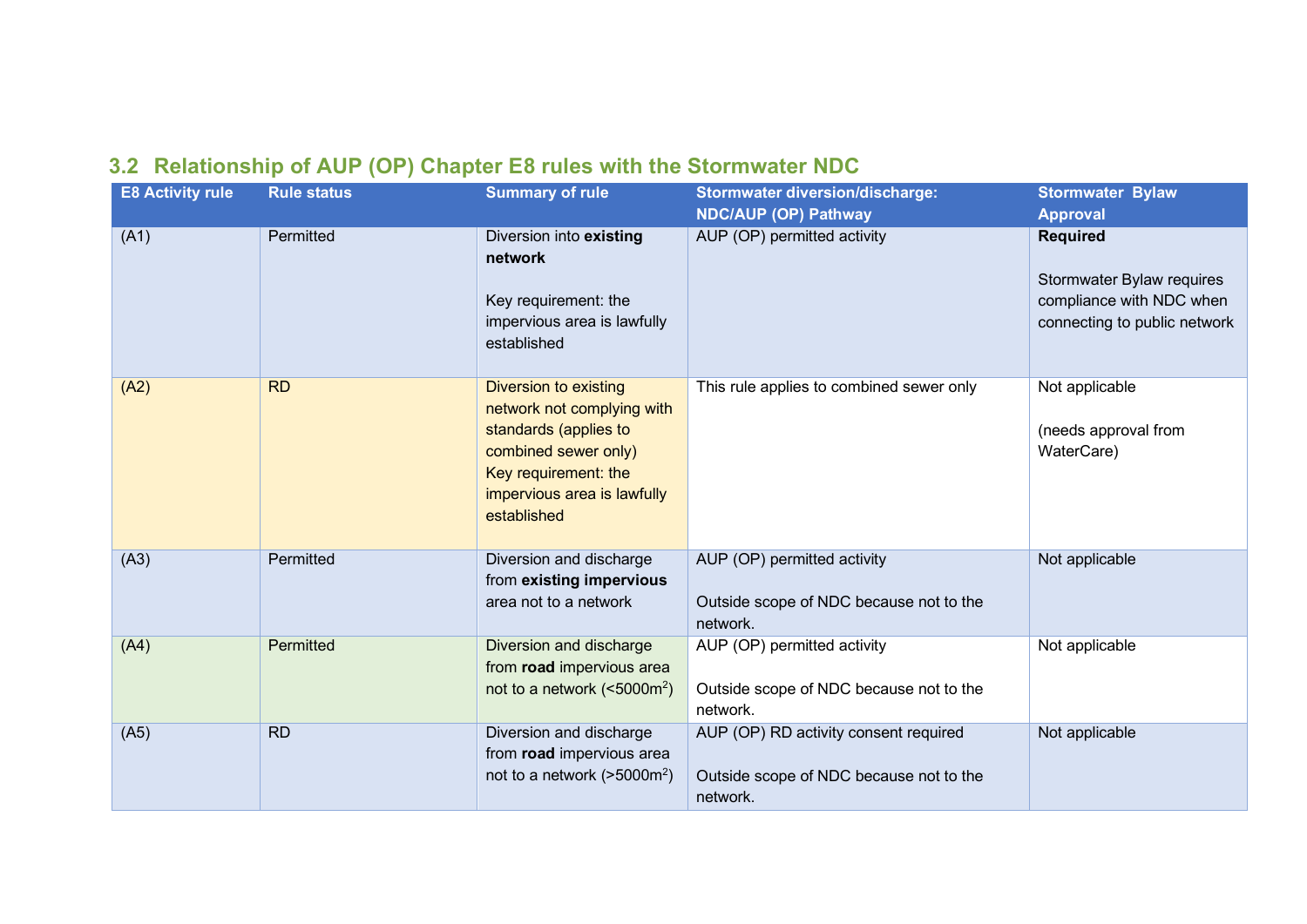| (A6)(A7)    | Permitted         | Diversion and discharge<br>outside urban area                                                                   | AUP (OP) permitted activity<br>Outside scope of NDC because outside urban<br>area                                         | Not applicable                                                                                                                                                                        |
|-------------|-------------------|-----------------------------------------------------------------------------------------------------------------|---------------------------------------------------------------------------------------------------------------------------|---------------------------------------------------------------------------------------------------------------------------------------------------------------------------------------|
| (A8)        | Permitted         | Diversion and discharge<br>from $>1000m^2$ impervious<br>area to land or water in<br>urban area                 | AUP (OP) permitted activity                                                                                               | Required if network to be<br>vested<br>Stormwater Bylaw requires<br><b>NDC</b> stormwater<br>management requirements<br>to be complied with if vesting<br>new network to council (HW) |
| (A9)        | <b>Controlled</b> | <b>Diversion and discharge</b><br>from $1000m^2 - 5000m^2$<br>impervious area to land or<br>water in urban area | AUP (OP) controlled activity consent required<br>$Or$<br>Rely on NDC (if network is to be vested)                         | Required if network to be<br>vested<br>Stormwater Bylaw requires<br><b>NDC</b> stormwater<br>management requirements<br>to be complied with if vesting<br>new network to HW           |
| (A10) (A11) | Discretionary     | All other diversion and<br>discharges/ diversion and<br>discharge from a network                                | AUP (OP) Discretionary activity consent<br>required<br>$Or$<br>Rely on NDC (if network is to be vested, in<br>urban area) | Required if network to be<br>vested<br>Stormwater Bylaw requires<br><b>NDC</b> stormwater<br>management requirements<br>to be complied with if vesting<br>new network to HW           |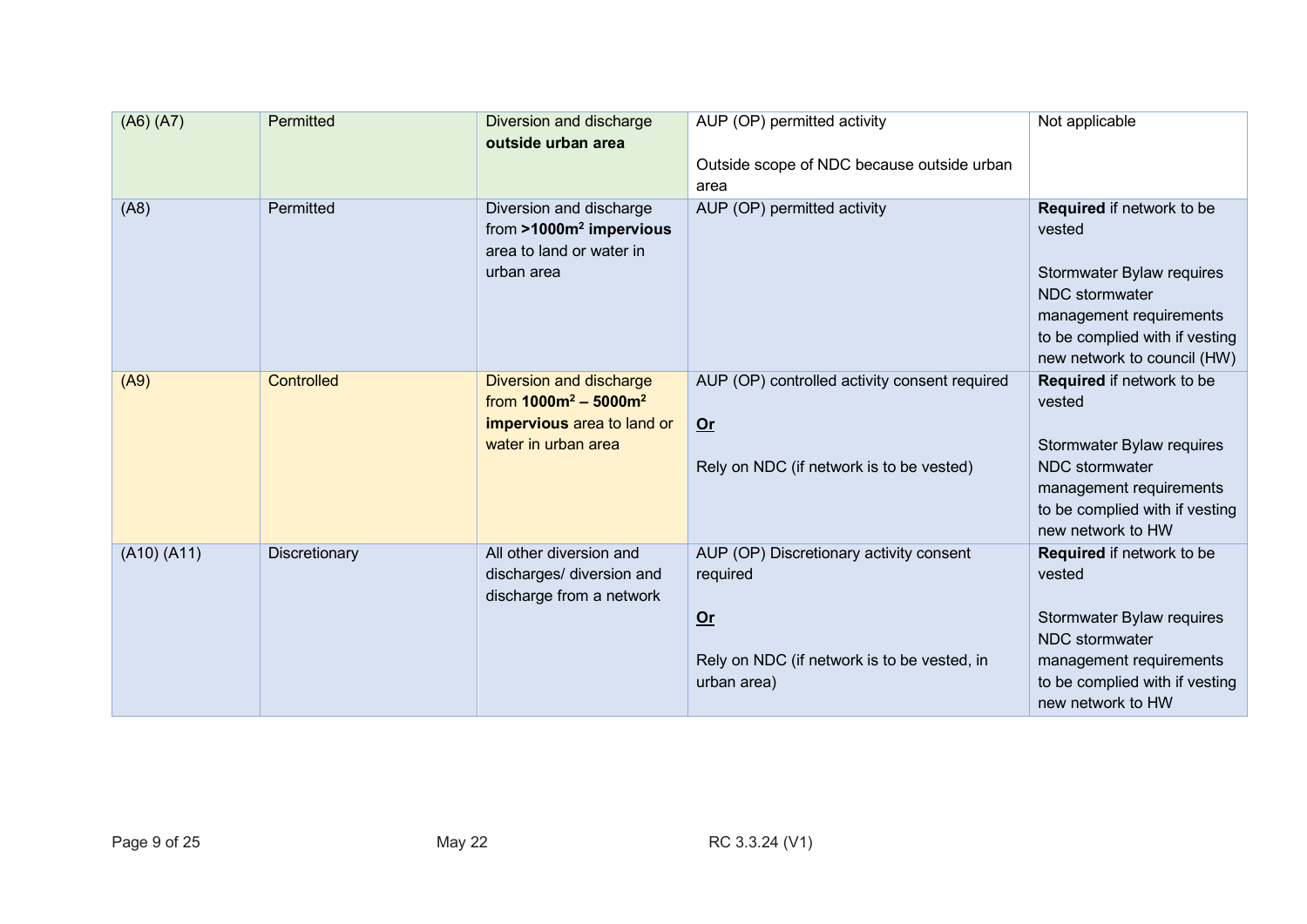## <span id="page-9-0"></span>**3.3 E8 Permitted Activities**

For permitted activities under Rule E8.4.1(A1) or (A8) of the AUP (OP), no resource consent is required for the diversion or discharge of stormwater.

However, *in order to connect to the public stormwater network or vest assets* to Auckland Council, approval from Healthy Waters and/or Regulatory Engineering is required under the Stormwater Bylaw which refers to the NDC. The extension to the public network and public connection point would be assessed by the Regulatory Engineers but the discharge volume would be approved by Healthy Waters. See section 5.1 for further discussion of the Stormwater Bylaw.

It is recommended that applicants have discussions with Healthy Waters or council's Development Engineers early in the development process regarding stormwater management under the Stormwater Bylaw. Ideally this should be prior to lodging the resource consent applications and early in the design phase.

Consents and permitted activities under other AUP (OP) chapters (e.g., E3, E7, E9, E10, E33) relating to the management of stormwater including high contaminant generating car parks and high use roads (E9) and stormwater management areas – Flow 1 and Flow 2 (E10) – are still relevant and Specialist Team input may be required.

## **3.4 AUP (OP) matters of discretion relating to stormwater**

There are activities in AUP (OP) where matters of discretion are restricted such that consideration of a network discharge consent is not included. However, there are other places in the AUP (OP) which require development to consider a network discharge consent or which include matters for assessment of stormwater effects as part of the assessment criteria. This means that NDC matters may be included within the AUP (OP) assessment scope.

For example E38 [Subdivision](https://unitaryplan.aucklandcouncil.govt.nz/Images/Auckland%20Unitary%20Plan%20Operative/Chapter%20E%20Auckland-wide/6.%20Subdivision/E38%20Subdivision%20-%20Urban.pdf) - Urban Policy E38.3

*(22) Require subdivision to be designed to manage stormwater:* 

*(a) in accordance with any approved stormwater discharge consent or network discharge consent;* 

This policy applies for most urban subdivisions. However, this policy does not apply for rules E38.4.2 (A14) or (A15), E38.4.3 (A33) or (A34) – subdivision in accordance with an approved land use resource consent or around existing buildings and development because there are confined matters of discretion and assessment.

Additionally, many precincts, especially those incorporated through recent greenfield plan changes, include policies, rules, and matters of discretion requiring consistency with a stormwater management plan or setting out specific stormwater management requirements.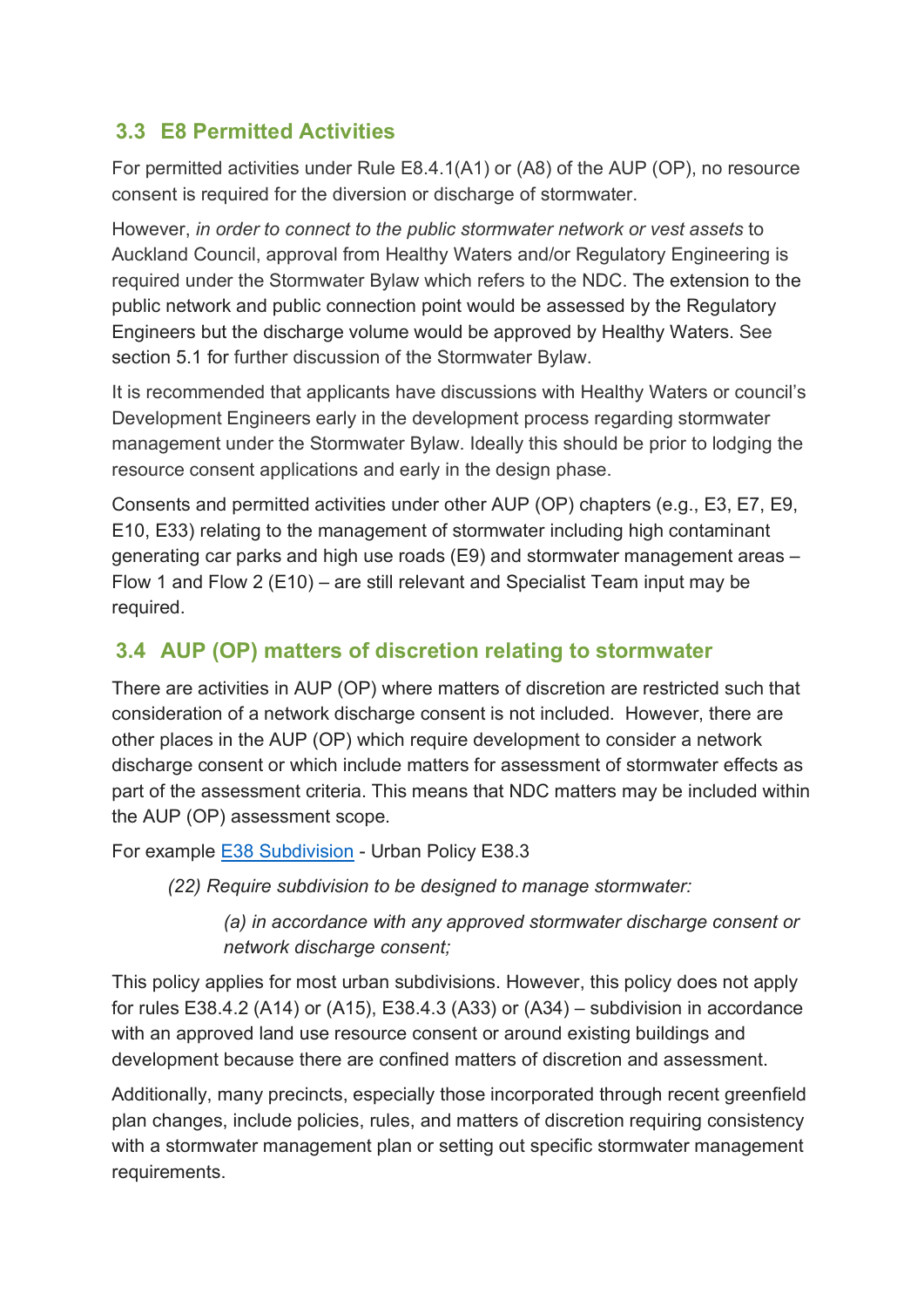In these cases there will be clear overlap between the AUP (OP) assessment and the stormwater NDC requirements. Any questions or conditions which arise from the NDC can be included within the AUP (OP) assessment and consent conditions.

## **3.5 Stormwater NDC Requirements**

#### **Stormwater Management Plans**

Stormwater Management Plans (SMP) are required for all greenfield and large brownfield developments under the Stormwater NDC. SMPs are the key tool for setting out the best practicable option for stormwater management by taking a holistic approach which incorporates water sensitive design principles. The guidance for preparing a SMP and a template can be found on the [Auckland Design](http://www.aucklanddesignmanual.co.nz/regulations/technical-guidance/ndc#/regulations/technical-guidance/ndc/guidance/plans-and-templates)  [Manual.](http://www.aucklanddesignmanual.co.nz/regulations/technical-guidance/ndc#/regulations/technical-guidance/ndc/guidance/plans-and-templates)

Where an SMP has already been adopted, development must comply with that SMP. Adopted SMPs can be found on the [Auckland Design Manual](http://www.aucklanddesignmanual.co.nz/regulations/technical-guidance/ndc#/regulations/technical-guidance/ndc/guidance/management-plans) and be viewed on Council's Geomaps GIS viewer under the 'Catchments and Hydrology" layer once they have been incorporated.

#### **Stormwater NDC Schedule 4**

For developments that are proposed to be undertaken in an area where no SMP has been adopted, the Stormwater NDC sets out performance requirements for different development scenarios in Schedule 4 of the consent conditions (see Auckland [Design Manual guidance](http://content.aucklanddesignmanual.co.nz/regulations/technical-guidance/ndc/Documents/Healthy%20Waters%20NDC%20Schedule%204-full%20version.pdf) for full text). In summary:

- greenfield developments must have an SMP that meets the specific requirements set out in Schedule 4
- large brownfield developments (>20 lots or >5000m2 new/re-developed impervious) must have an SMP that meets the specific requirements set out in Schedule 4
- small brownfield developments (<20 lots and <5000m2 impervious) must demonstrate that the development meets the specific requirements set out in Schedule 4
- NZTA/AT/railways transport projects that connect to the public stormwater network must demonstrate that the development meets the specific requirements set out in Schedule 4
- Healthy Waters projects (network maintenance, upgrades etc) must demonstrate that the project meets the specific requirements in Schedule 4 through an assessment of changes to catchment discharges

[Section 5.1](#page-15-0) of this PGN outlines how the requirements of historical NDCs relate to the requirements of this Stormwater NDC.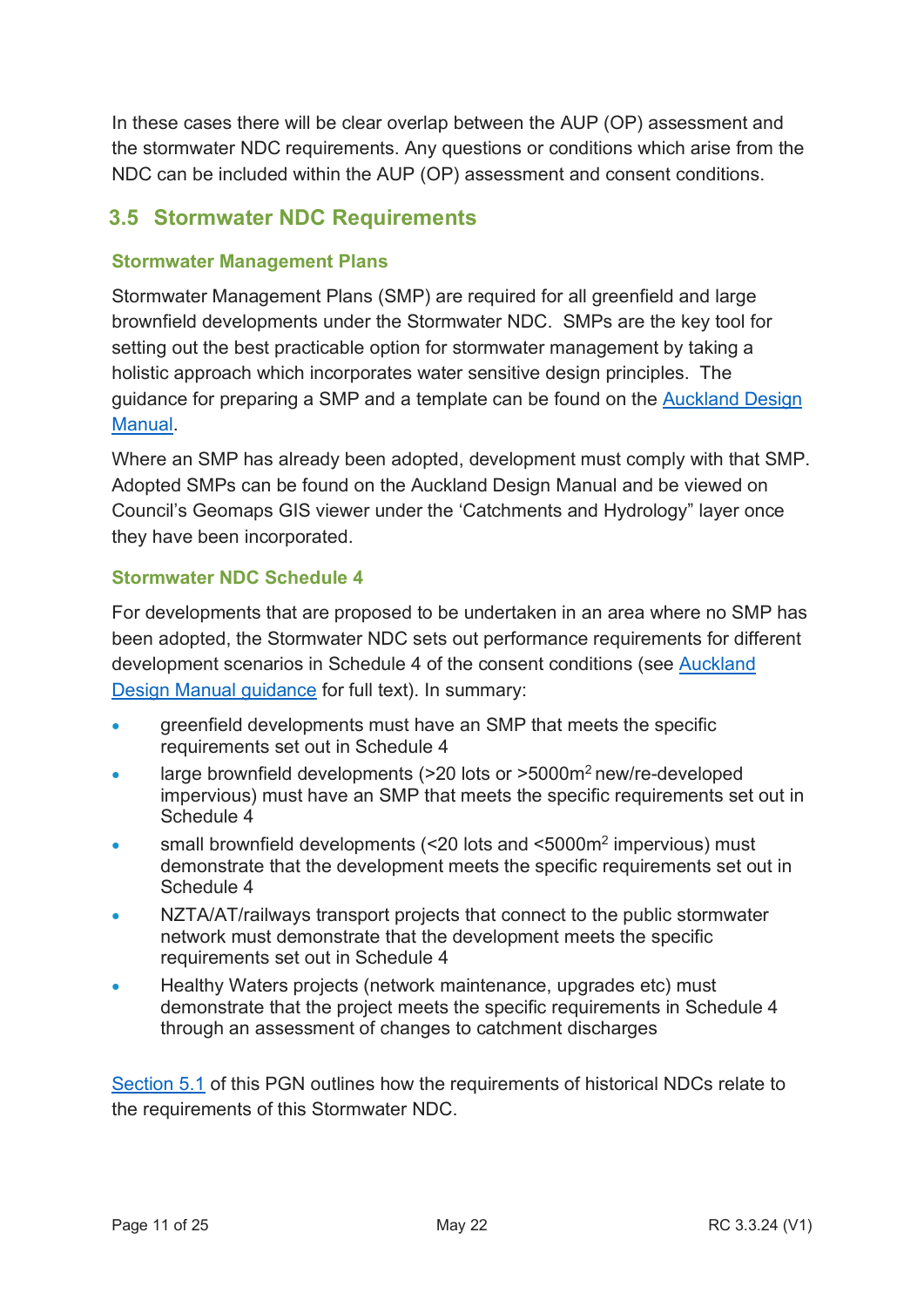## <span id="page-11-0"></span>**4 Roles and Responsibilities**

This section outlines the usual roles and responsibilities of the resource consent processing planner, regulatory engineering, Healthy Waters, resource consents specialists and the compliance monitoring team.

## **4.1 Resource Consent Planners**

#### **Pre-application (when the service is available)**

• provide advice to applicants regarding requirements and approvals under Stormwater NDC

#### **Consent lodgement and initial assessment (s88)**

• provide early advice regarding need for approvals under Stormwater NDC

#### **Resource Consent Decision**

• consent can be granted prior to Healthy Waters' Stormwater NDC/ Bylaw approval (timing) as per guidance in [PGN Other approvals outside of the RC](http://content.aucklanddesignmanual.co.nz/regulations/practice-notes/Documents/RC%203.3.16%20Other%20Approvals%20outside%20of%20the%20Resource%20Consents%20Process.pdf)  **[Process](http://content.aucklanddesignmanual.co.nz/regulations/practice-notes/Documents/RC%203.3.16%20Other%20Approvals%20outside%20of%20the%20Resource%20Consents%20Process.pdf)** 

## **4.2 Regulatory Engineering – Development Engineers**

#### **Pre-application**

- attend pre-application meetings (when the service is available) and invite Healthy Waters where relevant
- provide advice regarding stormwater management requirements and approvals under Stormwater NDC.

#### **Consent lodgement, initial assessment (s88) Further information (s92)**

refer applications to Healthy Waters in accordance with the Service Level Agreement between Resource Consents and council family.

#### Small Brownfields

• Development Engineers will review Small Brownfields scale developments to ensure sufficient information is provided to enable an assessment of the proposed stormwater management, including checking the information relating to the NDC requirements and relevant information is provided to demonstrate compliance with an adopted SMP or Schedule 4.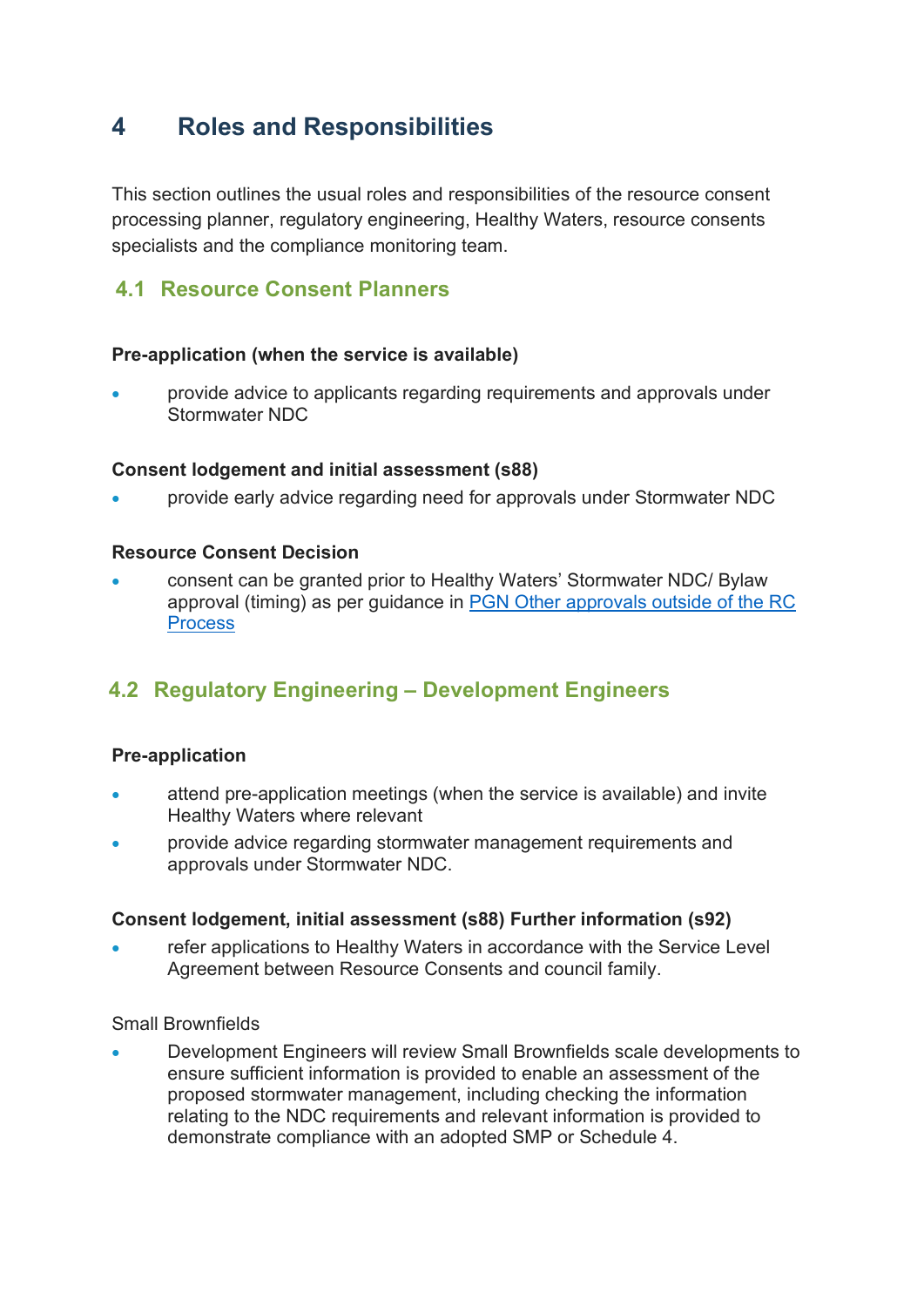Large Brownfields & Greenfields

- let applicant know that an SMP is required if not provided.
- refer application to Healthy Waters for technical review and SMP approval
- if receive an SMP refer it to Healthy Waters
- receive queries back from Healthy Waters regarding SMP and send to Planner to include into S92 (under other matters section where relevant).
- direct applicant to discuss SMP directly with Healthy Waters where needed

#### **Assessment**

Small brownfields

- Regulatory Engineer to assess application to ensure that it is in compliance with adopted SMP or Stormwater NDC as appropriate.
- Note that planners can only consider against relevant matters of discretion and assessment criteria under the AUP (OP). Stormwater NDC requirements and checks, such as first pipe check and downstream capacity issues are something the engineers can advise the applicant separately (or via the "*suggested changes/recommendations"* section in s92 letters).
- If the engineers/Healthy Waters do not give approval/or seek alternative solutions e.g., upgrade a pipe, then planners can add that as an advice note. As noted above, best practice is for the applicant to check with Healthy Waters and engineers on the Stormwater NDC requirements prior to lodging the resource consent.

Large brownfields and Greenfields

• Regulatory Engineer to check that the resource consent application is in accordance with the newly approved SMP for the proposed development and that appropriate conditions can be drafted to ensure compliance with the SMP.

#### **Consent Conditions**

- recommend conditions and advice notes relating the technical matters raised in the Stormwater NDC/SMP as needed
- conditions may be included where the AUP (OP) relevant matters of discretion and assessment criteria allow such conditions.
- advice notes should be included where the AUP (OP) relevant matters of discretion and related matters of discretion do not allow imposition of conditions under s108 and s108AA of the RMA. Example wording for conditions or advice notes is in [Appendix 1](#page-19-0) of this PGN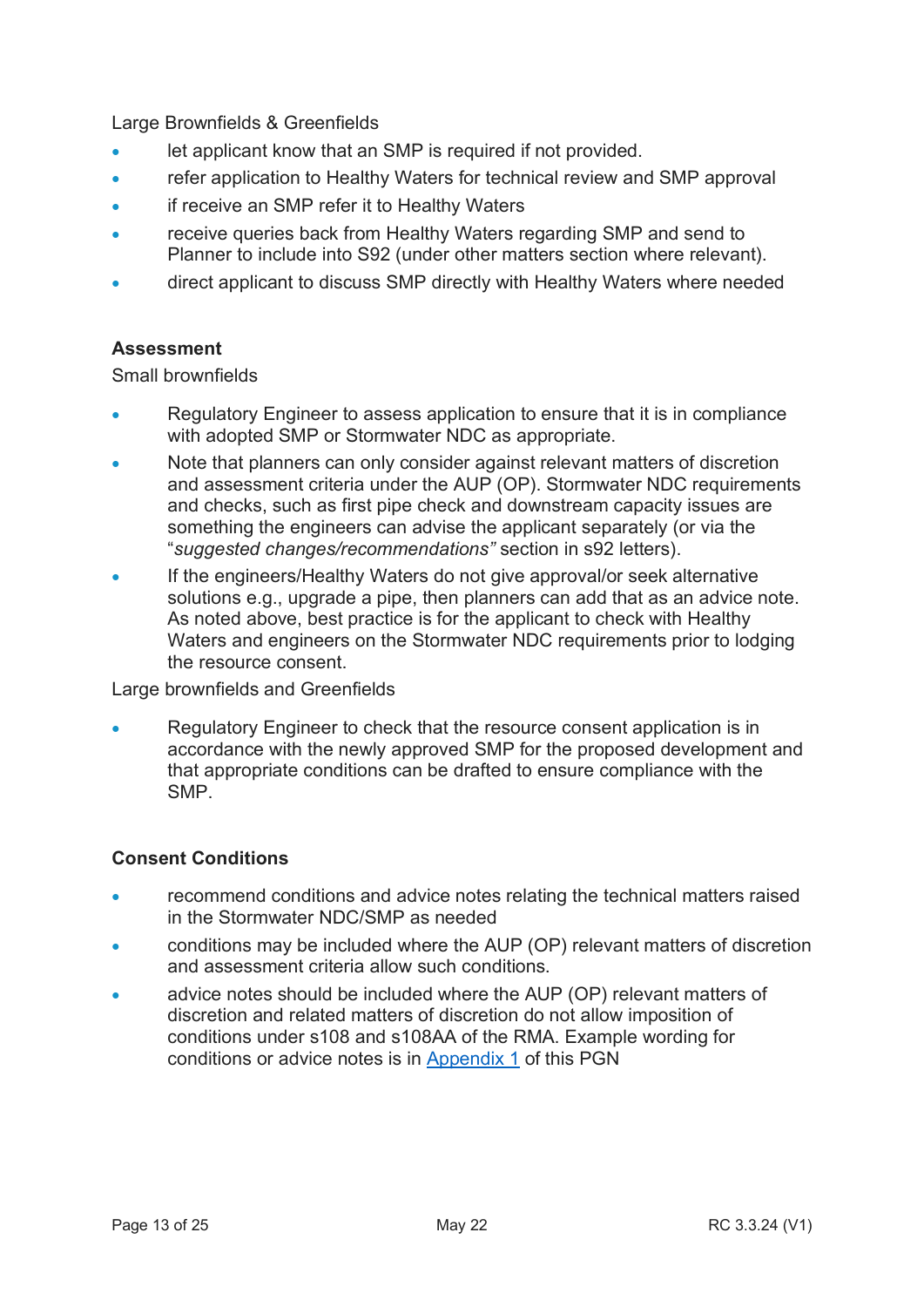#### **Resource Consent Decision**

• Resource Consent can be granted prior to Healthy Waters' Stormwater NDC / Bylaw approval being issued as per guidance in [PGN Other approvals outside](http://content.aucklanddesignmanual.co.nz/regulations/practice-notes/Documents/RC%203.3.16%20Other%20Approvals%20outside%20of%20the%20Resource%20Consents%20Process.pdf)  [of the RC Process.](http://content.aucklanddesignmanual.co.nz/regulations/practice-notes/Documents/RC%203.3.16%20Other%20Approvals%20outside%20of%20the%20Resource%20Consents%20Process.pdf)

#### **Engineering Plan Approval (EPA)**

- check against Code of Practice and all conditions of consent as usual.
- Liaise with Healthy Waters or other specialists as necessary to ensure Stormwater NDC requirements will be met (Development Engineers usually check for compliance and only go to Healthy Waters' or other specialists if needed.)
- ensure that an applicant's engineer has the appropriate skills to prepare a report and/or that they will ensure that appropriate skilled personnel will be managing the Stormwater NDC requirements (such as Stormwater quality specialists)
- EPA cannot be released until Stormwater NDC requirements are met.

### **4.3 Healthy Waters**

Healthy Waters plays multiple roles in the resource consent application process:

- provide specialist technical input as stormwater management specialists,
- provide input as asset owner of stormwater network (network operator approval),
- provide Stormwater NDC approval as resource consent holder

As the Stormwater NDC consent holder, Healthy Waters can give approval to third parties such as private developers to rely on Healthy Waters' consent to authorise the diversion and discharge of stormwater from their own developments.

Healthy Waters specialists will review SMPs for large brownfield and greenfield developments. This will likely include questions and clarifications on the content of the SMP and the proposed stormwater management.

Once Healthy Waters are satisfied with the SMP they will issue either provisional approval of the SMP (if there is still the possibility of changes to the proposal) or will adopt the SMP into the NDC. A formal letter will be issued with each of these approvals.

Healthy Waters will direct questions through the Development Engineer/ Planner where the queries are minor. If there are significant issues to be resolved Healthy Waters may discuss these directly with the applicant and their engineering team.

Additionally, Healthy Waters provides technical specialist input such as where a proposal includes flooding issues or future assets to be vested in council as part of the public stormwater network. When Healthy Waters is acting as a stormwater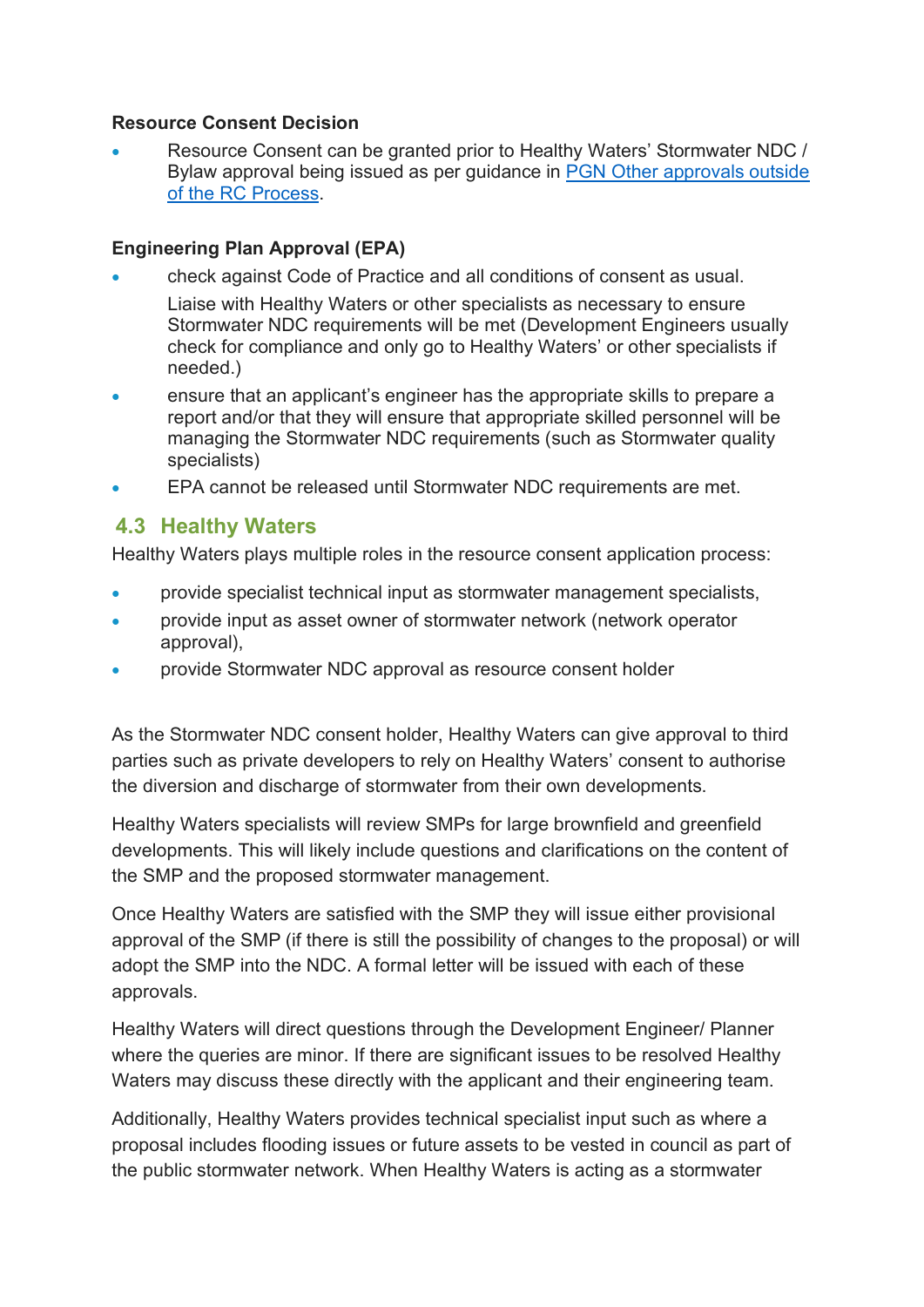specialist for a resource consent application it needs to focus on relevant RMA matters. In these cases it is not commenting as the stormwater asset manager/owner.

## **4.4 Resource Consent Specialists**

Specialists in the SWWWITA team provide technical specialist input to stormwater related permitted activities and resource consent applications under AUP (OP) Chapters:

- E8 where the applicant is not relying on the Stormwater NDC
- E9 and E10 stormwater quality and stormwater management areas (Flow1 and Flow2)
- E33 for industrial and trade activities

There is potential for overlap between the assessments undertaken by Specialists, Development Engineers and Healthy Waters, where this is the case, all teams should work closely together.

## **4.5 Compliance and Monitoring**

Typically, Compliance Monitoring Officers (CMOs) undertake monitoring of resource consents. For stormwater this typically means discharge consents relating to rules in Chapter E8 and land use consents under Chapters E9 and E10 and includes confirmation of the design, installation, performance and operation and maintenance of the stormwater systems and treatment devices. Where stormwater land use consents are triggered under Chapters E9 and E10, this function remains with the CMOs.

Where other consents aren't triggered, the lack of permitted activity criteria under E8 for assessing connection to the network can lead to lack of information being recorded in SAP resulting in an inability to ensure compliance both with and of the NDC. Accordingly, the process of monitoring stormwater management approved and authorised through EPA or assessment and adoption of SMP by Healthy Waters (as per conditions and schedules of the NDC), removes the monitoring requirement from CMOs inadvertently compounding the disconnect between the consenting and other approval processes. This has implications on the future implementation (i.e ensuring required devices are installed and maintained on and ongoing basis and that these requirements are recorded in clear and reportable way) of stormwater management on site as well as the ability to undertake compliance monitoring under and of the NDC. Considering this, good data collection and record keeping can help to mitigate this disconnect and help ensure an accurate record for HW and Resource Consents to ensure development remains compliant with SMP but also for CM in terms of ensuring ongoing compliance across the NDC.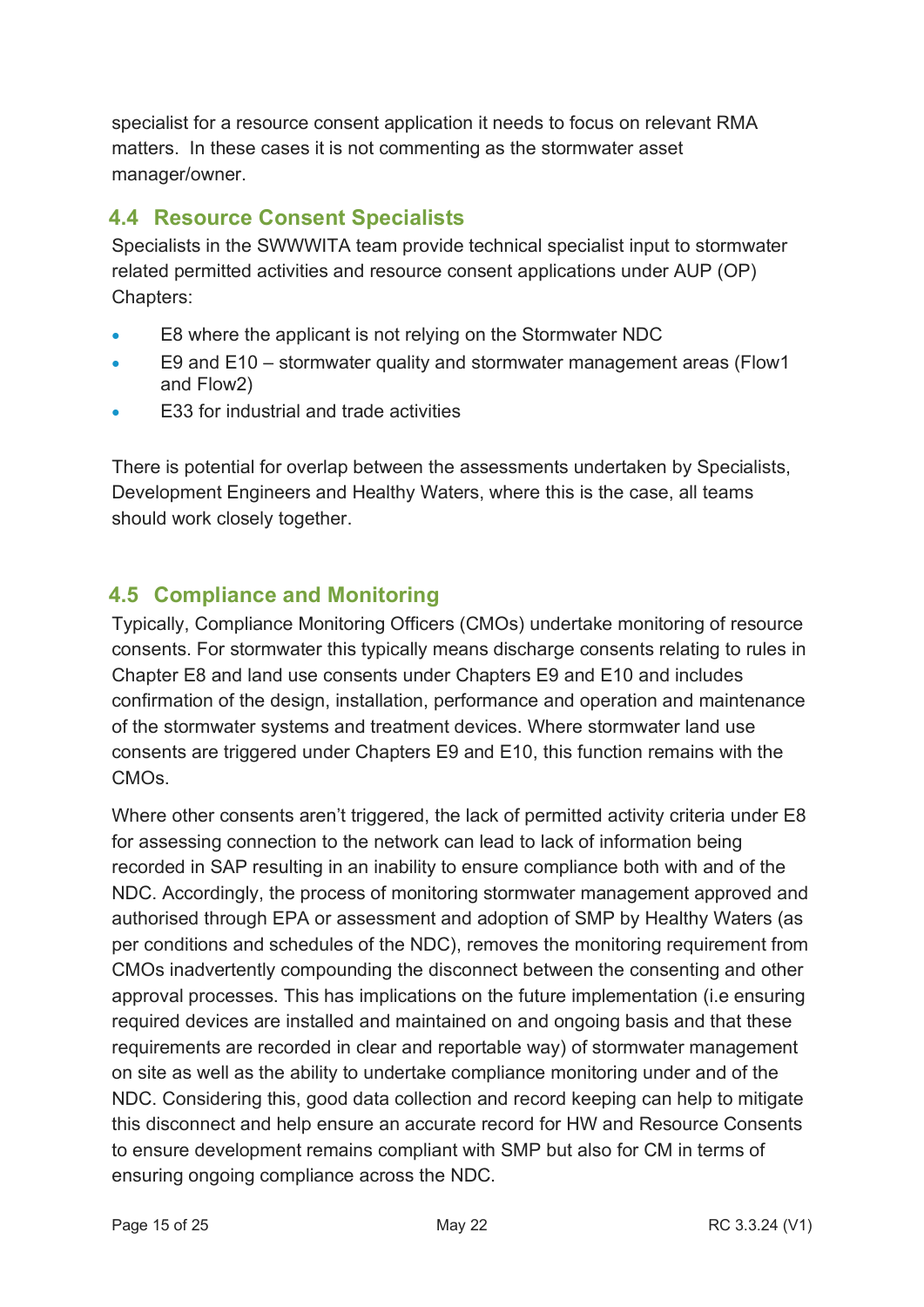## <span id="page-15-0"></span>**5 Bylaws and regulations**

### <span id="page-15-1"></span>**5.1 Stormwater Bylaw**

Auckland Council has an [Auckland-wide bylaw for stormwater management](https://www.aucklandcouncil.govt.nz/plans-projects-policies-reports-bylaws/bylaws/Documents/stormwaterbylaw2015.pdf) which has been operational from 1 November 2015. The key purpose of the bylaw is to provide a consistent regulatory approach for the public stormwater asset management across Auckland.

The purpose of the bylaw is to:

- ensure that the public stormwater network and private stormwater systems are of a consistently high standard throughout Auckland
- require on-site stormwater devices on private land to be well maintained, as they form part of the wider stormwater network. This will require conditions of consent and/or consent notices on titles where relevant.
- manage activities on private property that have adverse impacts on the public stormwater network
- enable the council to develop stormwater controls for specific areas and specific local issues.
- ensure that discharges into the public stormwater network do not damage the network or compromise the council's ability to comply with any applicable network discharge consent

Of particular relevance is that the purpose of the Bylaw is to ensure discharges into the public network do not compromise the council's ability to comply with any network discharge consent.

### **This means that regardless of a development's status under the RMA or AUP (OP), if the discharge will enter the public network, the development must be consistent with the requirements of the Stormwater NDC.**

In order to connect to the public stormwater network or vest assets to Auckland Council, approval from Auckland Council is required under the Stormwater Bylaw. This is part of the Engineering Plan Approval Process.

If compliance with the Stormwater NDC is not confirmed prior to or at the time of the resource consent application, it will need to be confirmed at the time of connection (EPA). If changes are required to the development in order to comply with the regionwide NDC, then a variation to the resource consent may be needed.

The Stormwater Bylaw is being reviewed and any changes will be made following public consultation and endorsement from the Governing Body.

## **5.2 Engineering Plan Approval (EPA)**

As noted above EPA is required when a project involves construction or alteration of a public infrastructure asset including: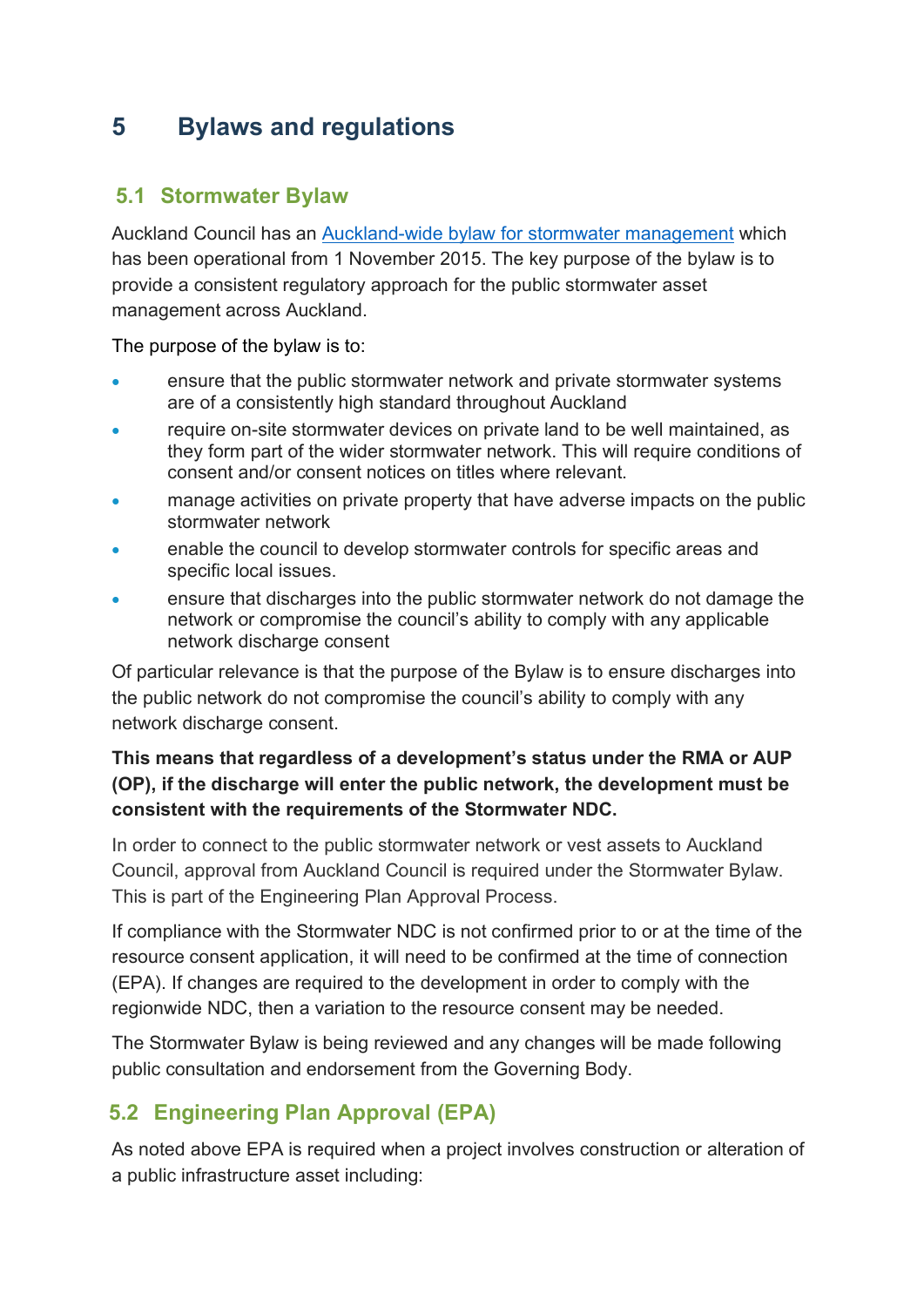- public stormwater and wastewater drainage
- **public water supply**
- roads, shared driveways and common accessways
- public parks, parks furniture, lighting parking etc

For stormwater assets the EPA checks that the design is in accordance with the Stormwater Code of Practice and is issued under the Stormwater Bylaw.

For a subdivision consent, the EPA approval will be needed prior to the issue of a s224C certificate.

The EPA is issued by Regulatory Engineering with input in accordance with the SLA.

## **5.3 Stormwater Code of Practice**

The [Code of Practice for Land Development and Subdivision: Chapter 4 –](http://www.aucklanddesignmanual.co.nz/regulations/codes-of-practice)  [Stormwater](http://www.aucklanddesignmanual.co.nz/regulations/codes-of-practice) (COP) is applicable to the design of any physical stormwater assets which will be vested to Auckland Council. This includes connections, pipe network and stormwater management devices.

### **5.4 Building consents**

In the event the development does not trigger a Resource Consent or an EPA, but still would increase discharge to a compromised network due to an extensive addition to a dwelling, the building consent process will assess the effectiveness of the existing outfall. If the network is compromised, then additional mitigation such as detention tanks may be required to control discharge rates.

Applicants wishing to rely on the Stormwater NDC will need to have discussions with Healthy Waters or development engineers early in the development process, ideally prior to lodging their resource consent/building consent application. Where the matters of discretion in AUP (OP) do not include infrastructure assessment, this assessment will occur as part of the engineering plan approval at building consent stage. For subdivisions, this is assessed prior to the issue of s 224C.

## **5.5 Existing network discharge consents**

Prior to the granting of the regionwide Stormwater NDC, Healthy Waters held approximately 114 existing NDCs and historic authorisations issued to the former District Councils and to Auckland Council.

These will be progressively surrendered in 2021 and some of the requirements will become part of the requirements in the regionwide stormwater NDC. Until that time some of the existing NDCs remain valid.

• check the lists of [adopted SMPs](http://www.aucklanddesignmanual.co.nz/regulations/technical-guidance/ndc#/regulations/technical-guidance/ndc/guidance/management-plans) and [surrendered NDCs](http://www.aucklanddesignmanual.co.nz/regulations/technical-guidance/ndc#/regulations/technical-guidance/ndc/guidance/authorisation/existing-consents) on the Auckland Design Manual for the most up to date information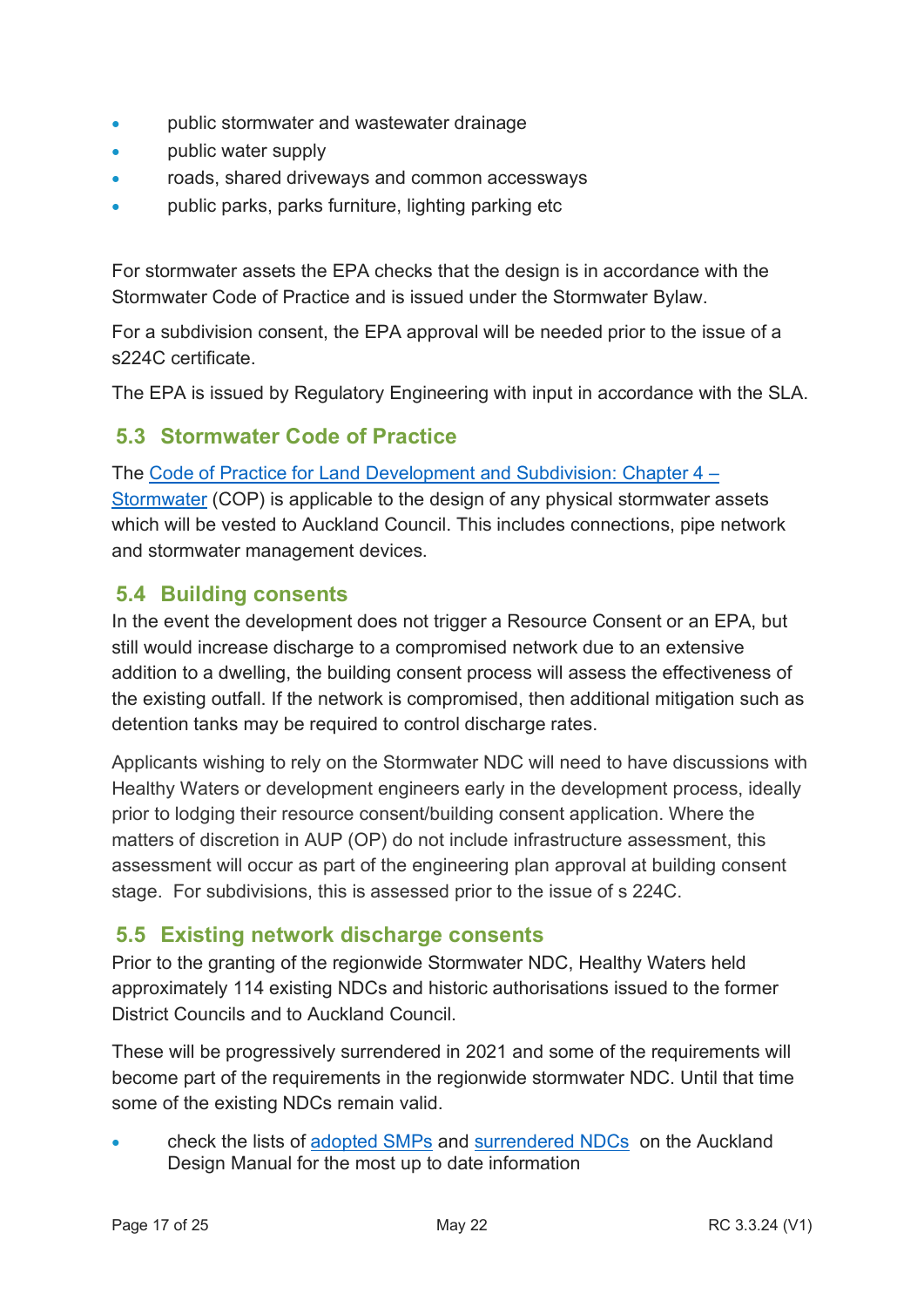NDCs granted since 2013:

- the supporting Catchment Management Plan or SMP will be adopted into the regionwide NDC and comprise the requirements which must be met for development.
- development in these areas can rely on the existing NDC to inform stormwater management decisions and to authorise the stormwater diversion and discharge if the SMP has not yet been adopted.

NDCs granted between 2001 and 2013:

- the supporting CMP or SMP may be adopted into the stormwater NDC.
- check with Healthy Waters for confirmation if development should rely on the existing NDC or the regionwide stormwater NDC to authorise the stormwater diversion and discharge or inform stormwater management decisions.

NDCs granted before 2001:

- these NDCs have all been surrendered in full.
- new development in these areas should refer to the regionwide stormwater NDC.

## <span id="page-17-0"></span>**6 Summary**

- the Stormwater NDC authorises the diversion to and discharge of stormwater from the public Stormwater Network.
- an applicant may apply for their own diversion and discharge consent or rely on the Stormwater NDC. This latter option is Healthy Waters' preferred approach as it maintains a consistent approach to stormwater management across the region.
- approval from Healthy Waters is needed to rely on the Stormwater NDC for the authorisation of stormwater diversion and discharge.
- approval from Healthy Waters (under the stormwater bylaw) is needed to connect the public network or vest assets to the public network, even if the diversion of stormwater is a permitted activity under the AUP(OP)
- the review of an application against the NDC is a parallel assessment to the review of the matters under the AUP(OP).
- applicants are encouraged to discuss the stormwater management for their development with development engineers or Healthy Waters early in the process to avoid having to make changes to their proposal later during the EPA approval process.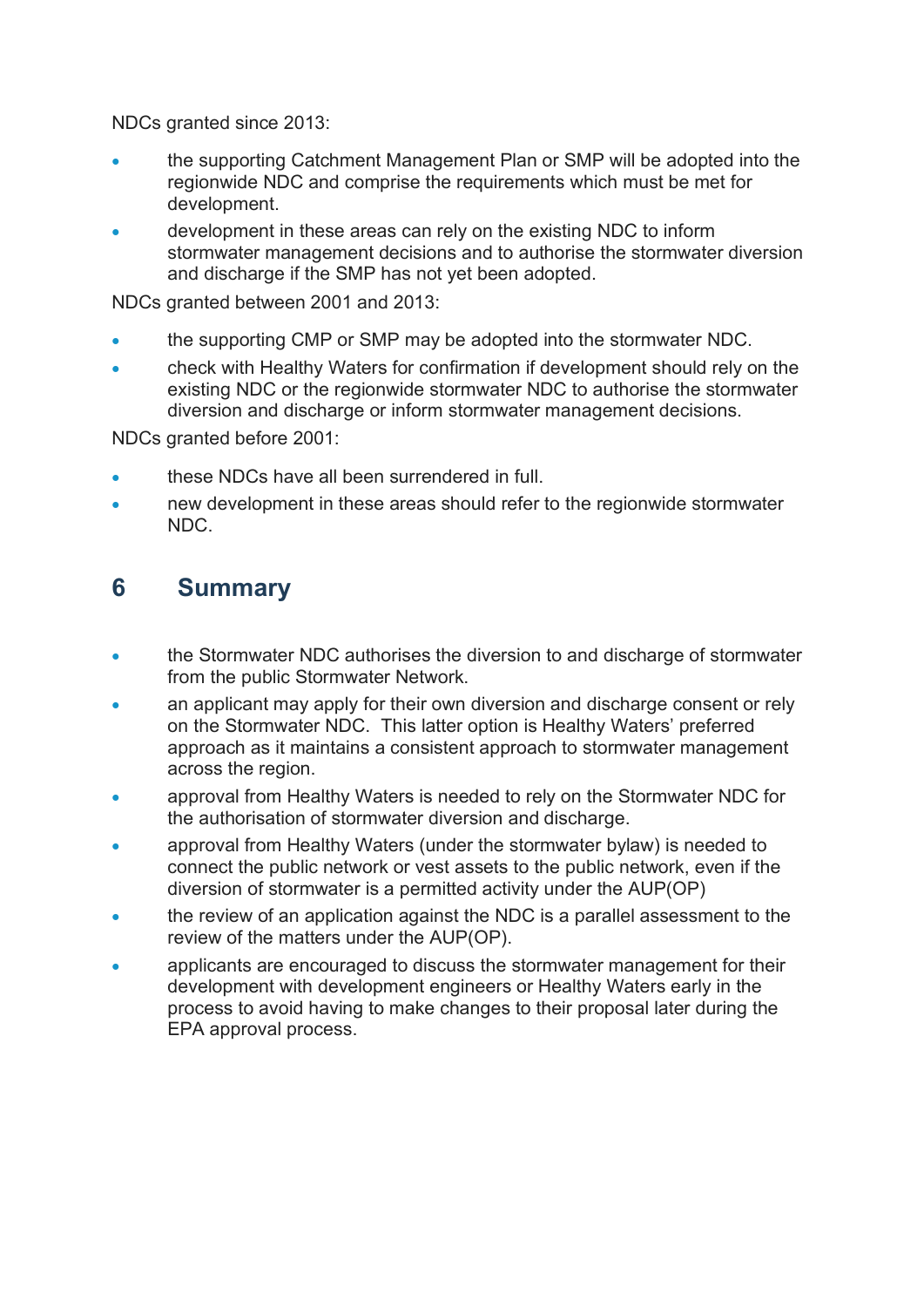## <span id="page-18-0"></span>**7 Further Information**

More information about the Stormwater NDC can be obtained from:

- [Auckland Design Manual](http://aucklanddesignmanual.co.nz/ndc) has comprehensive information and is available to the public. Please share this link with applicants.
- applicants are directed to [HWdevelopment@aucklandcouncil.govt.nz](mailto:HWdevelopments@aucklandcouncil.govt.nz) if they have questions or to request their SMP to be reviewed for adoption

Reference Documents:

- [NDC Schedule 4](http://content.aucklanddesignmanual.co.nz/regulations/technical-guidance/ndc/Documents/Healthy%20Waters%20NDC%20Schedule%204-full%20version.pdf)
- Full text of the NDC: [Consent Order](http://content.aucklanddesignmanual.co.nz/regulations/technical-guidance/ndc/Documents/ENV-2019-AKL-000081%20Kainga%20Ora%20(as%20Successor%20to%20Housing%20New%20Zealand%20Corporation)%20v%20Auckland%20Council%20Env%20Court%20order.pdf) approved by the Environment Court, dated 30 October 2019
- [Code of Practice](http://www.aucklanddesignmanual.co.nz/regulations/codes-of-practice) for Land Development and Subdivision: Chapter 4 Stormwater, version 2 dated 1 November 2015.
- [Stormwater Bylaw 2015,](https://www.aucklandcouncil.govt.nz/plans-projects-policies-reports-bylaws/bylaws/Documents/stormwaterbylaw2015.pdf) Dated July 2015

Practice and Guidance notes

• [Other approvals outside of the Resource Consents process](http://content.aucklanddesignmanual.co.nz/regulations/practice-notes/Documents/RC%203.3.16%20Other%20Approvals%20outside%20of%20the%20Resource%20Consents%20Process.pdf)

Resource consents documents

- [SLA](https://acintranet.aklc.govt.nz/EN/departments/resourceconsents/Resource%20Consents%20Document%20Control%20Masters/RC%204.10.9%20Service%20Level%20Agreement%20between%20Regulatory%20Services%20and%20Council%20Family.pdf)
- [Standard conditions manual](http://www.aucklanddesignmanual.co.nz/regulations/consent-conditions-manual)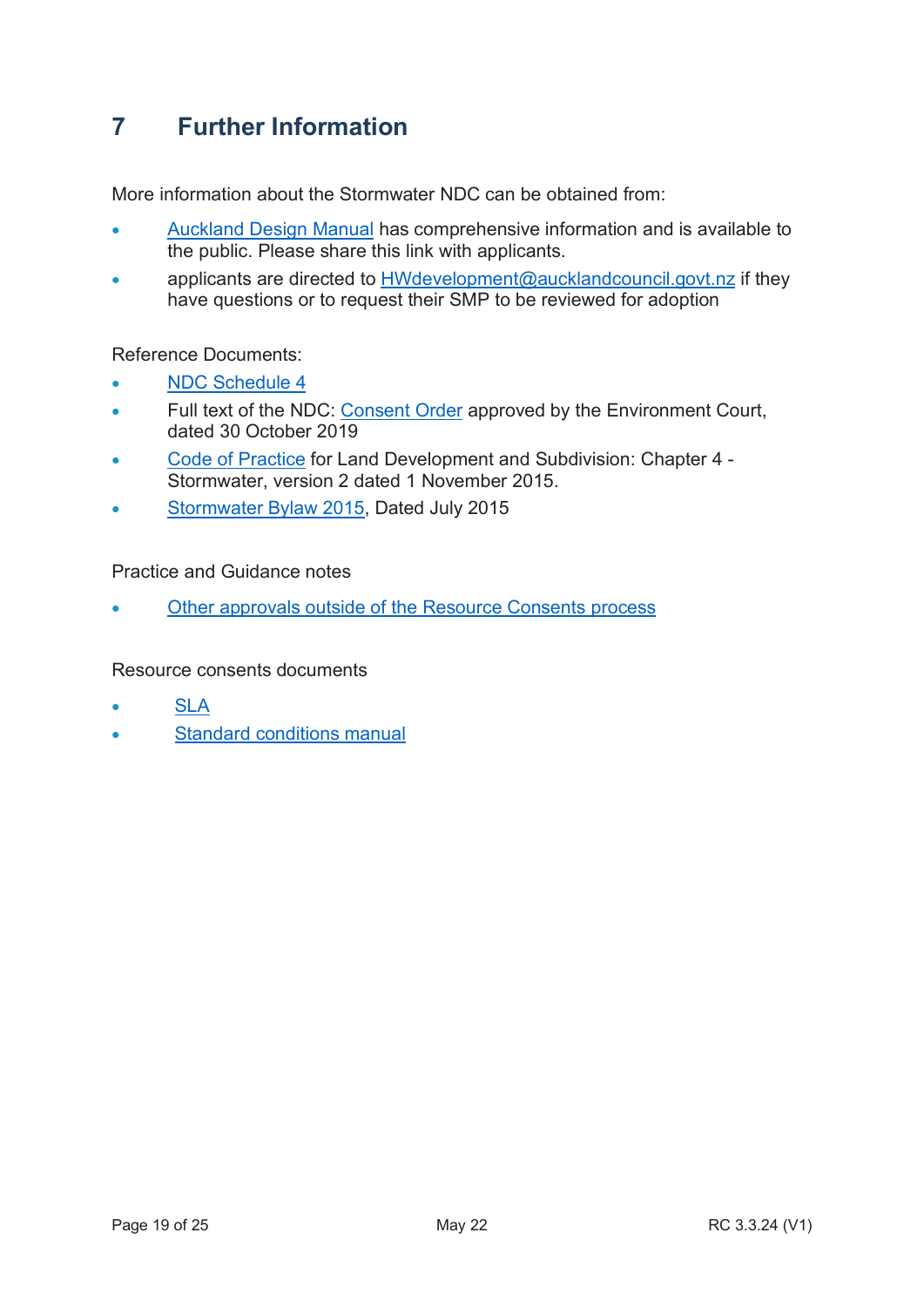# <span id="page-19-0"></span>**Appendix 1: Example wording for informing the applicant and advice notes on resource consents**

It is important that if an applicant is seeking to rely on Healthy Waters' Stormwater NDC to authorise the diversion and discharge of stormwater then they are informed of these matters early in the consent process (ideally at pre-application stage). This is even if they are outside of the scope of the AUP (OP) assessment as this could result in changes to the proposal if the (NDC) requirements and Bylaw are not met.

- This information should be provided at pre-application meetings for inclusion in pre-app minutes,
- Included in the s88 and s92 letters under 'other matters' explanations,
- Included as advice notes
- Included as conditions where the matters of discretion permit these, the conditions manual can be referred to include such conditions

## **Wording suggestion for advice at pre-app meetings, in s.88 and s.92 letters**:

Proposed diversions or discharges of stormwater by private developers or applicants can be made lawful by:

- Complying with permitted activity rules under Chapter E8 of the AUP(OP) (see section 4.3 of this PGN)
- Obtaining a diversion and discharge resource consent under Chapter E8.
- Seeking to rely on Healthy Waters Stormwater NDC to authorise the diversion and discharge of stormwater from the development, if the stormwater infrastructure is to be vested in Auckland Council.

This latter option is Healthy Waters' preferred approach as it maintains a consistent management approach through the conditions of the Stormwater NDC.

*If the proposed development is seeking to rely on the Healthy Waters NDC consent for diversion and discharge of stormwater, then a separate Bylaw approval will be required from Healthy Waters as follows:*

*Approval to rely on Stormwater NDC:*

- *<20 lots and <5,000m<sup>2</sup> impervious area – Development Engineering approval*
- *>20 lots or >5,000m<sup>2</sup> impervious area – Healthy Waters approval (stormwater management plan)*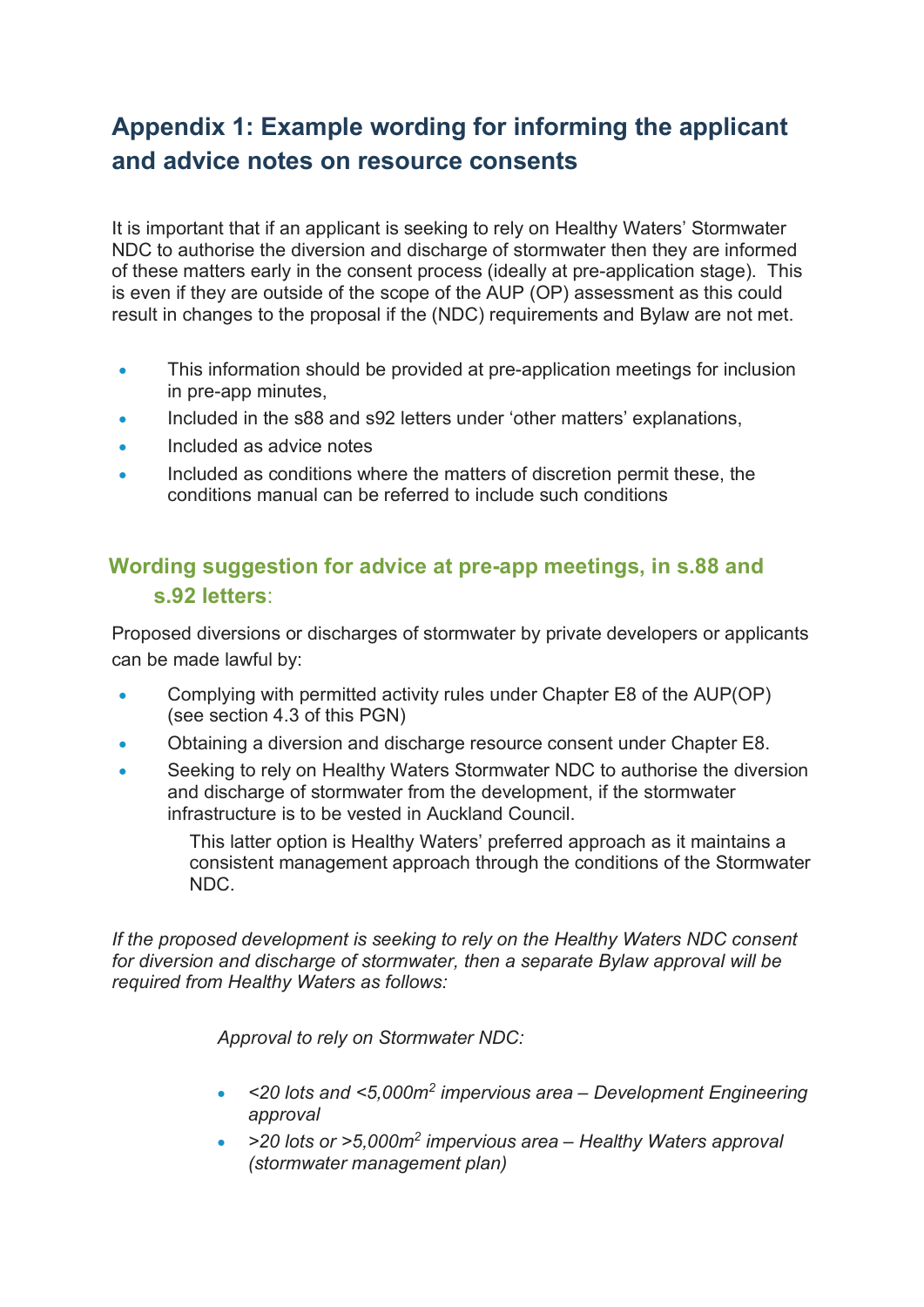• *Even if the proposal is a Permitted activity under AUP (OP), bylaw approval is still required.* 

*Be clear that EPA = bylaw approval in this case.*

*A bylaw approval will be via an engineering plan approval for a development* 

### **Wording suggestion for advice pre-app meetings and in s.88 letters:**

Proposed diversions or discharges of stormwater by private developers or applicants can be made lawful by:

- Complying with permitted activity rules under Chapter E8 of the AUP(OP) (see section 4.3 of this PGN)
- Obtaining a diversion and discharge resource consent under Chapter E8.
- Seeking to rely on Healthy Waters Stormwater NDC to authorise the diversion and discharge of stormwater from the development, if the stormwater infrastructure is to be vested in Auckland Council.

This latter option is Healthy Waters' preferred approach as it maintains a consistent management approach through the conditions of the Stormwater NDC.

*If the proposed development is seeking to rely on the Healthy Waters NDC consent for diversion and discharge of stormwater, then a separate Bylaw approval will be required from Healthy Waters as follows:*

*Even if the proposal is a Permitted activity under AUP(OP), bylaw approval is still required.* 

*Approval required to rely on Stormwater NDC:*

- *<20 lots and <5,000 impervious area Development Engineering approval*
- *>20 lots or >5,000m<sup>2</sup> impervious area Healthy Waters approval (stormwater management plan)*

It is important that the applicant is informed of these matters even if they are outside of the scope of the AUP (OP) assessment as this could result in changes to the proposal if the Bylaw (NDC) requirements are not met.

### **Pre-application advice**

• Acknowledge option to be authorised by AUP(OP) (Chapter E8) or Stormwater NDC but suggesting that Stormwater NDC is preferred option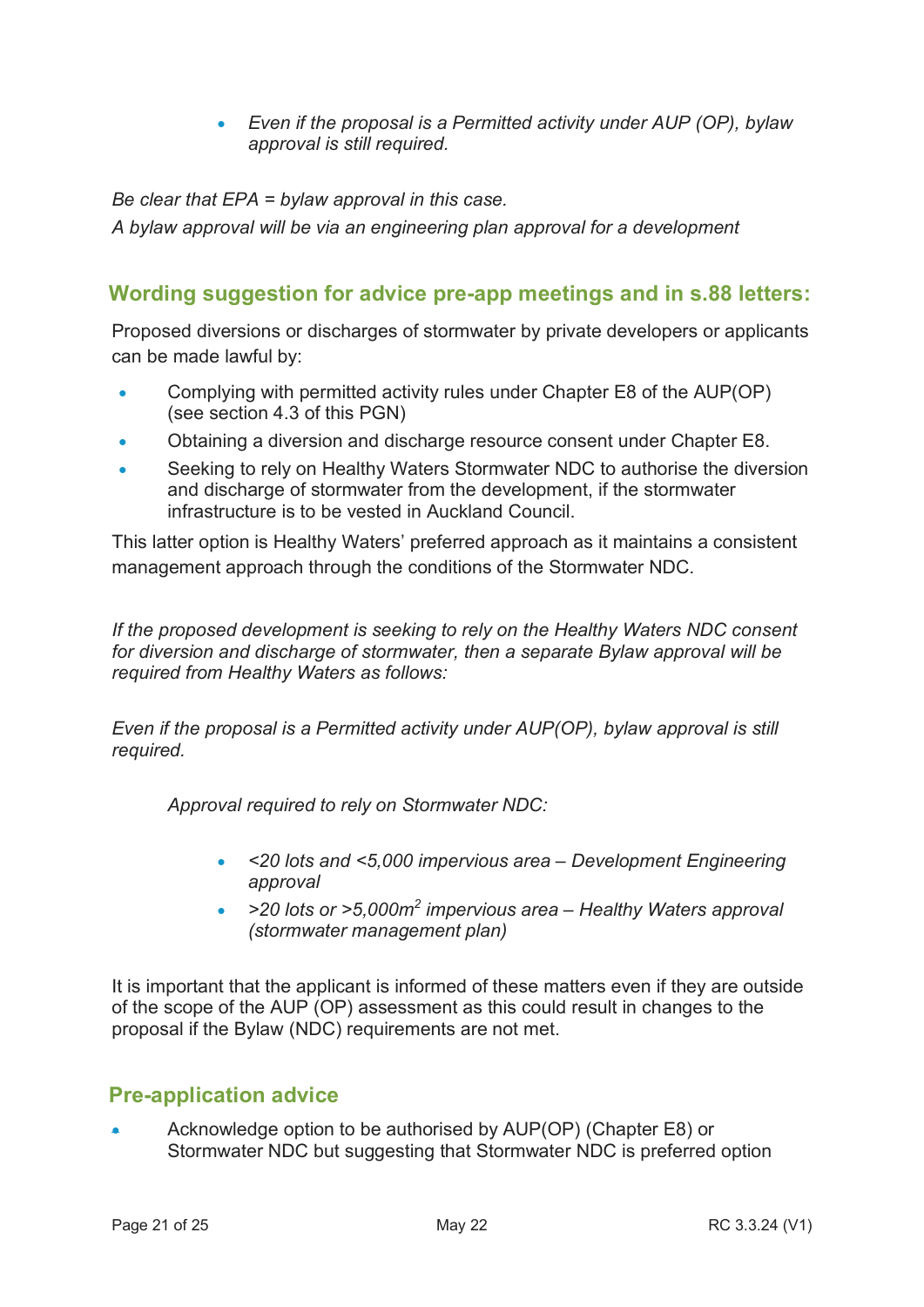- Regardless of a development's status under the RMA or AUP(OP), if the discharge will enter the public network, the development must be consistent with the requirements of the stormwater NDC
- NDC requirements for stormwater management (provide link to ADM) and the need for SMP if relevant.
- Applicant should discuss the SMP with Healthy Waters before lodging their consent to seek provisional approval.
- Highlight risk to development of not getting NDC approval concurrently with AUP consents.

Regardless of a development's status under the RMA or AUP (OP), if the discharge will enter the public network, the development must be consistent with the requirements of the Stormwater NDC.

If compliance with the Stormwater NDC is not confirmed prior to or at the time of the resource consent application, it will need to be confirmed at the time of connection (EPA). If changes are required to the development in order to comply with the regionwide NDC, then a variation (RMA s127) to the resource consent will be needed. Waiting until EPA application to confirm compliance with the NDC is at the applicant's own risk.

More information about the NDC

- The [Auckland Design Manual](http://aucklanddesignmanual.co.nz/ndc) website has information about the NDC requirements and approval processes including an SMP template and preparation guidance.
- Applicants are directed to [HWdevelopment@aucklandcouncil.govt.nz](mailto:HWdevelopments@aucklandcouncil.govt.nz) if they have questions or to request their SMP to be reviewed for adoption

### **Examples of advice notes in resource consents:**

• *Details and specifications for the provision of infrastructure (e.g. public/ private drainage, location, and types of connections) and access (including drainage of accessways, construction standards etc) are subject to a separate EPA and/or Building Consent approval process.* 

*Should it become apparent during the EPA and/or Building Consent process that a component of the granted resource consent cannot be implemented (e.g. detailed tests for soakage fail to achieve sufficient soakage rates, or sufficient gradients for drainage cannot be achieved in accordance with engineering standards/ bylaws etc), changes to the proposal will be required. This may require either a variation to this subdivision consent or a new consent.*

*Similarly, should the detailed design stage demonstrate that additional reasons for consent under the AUP are triggered (e.g. after detailed survey the access gradient increases to now infringe or increase an approved infringement to a standard in the plan), a new or varied resource consent is required.*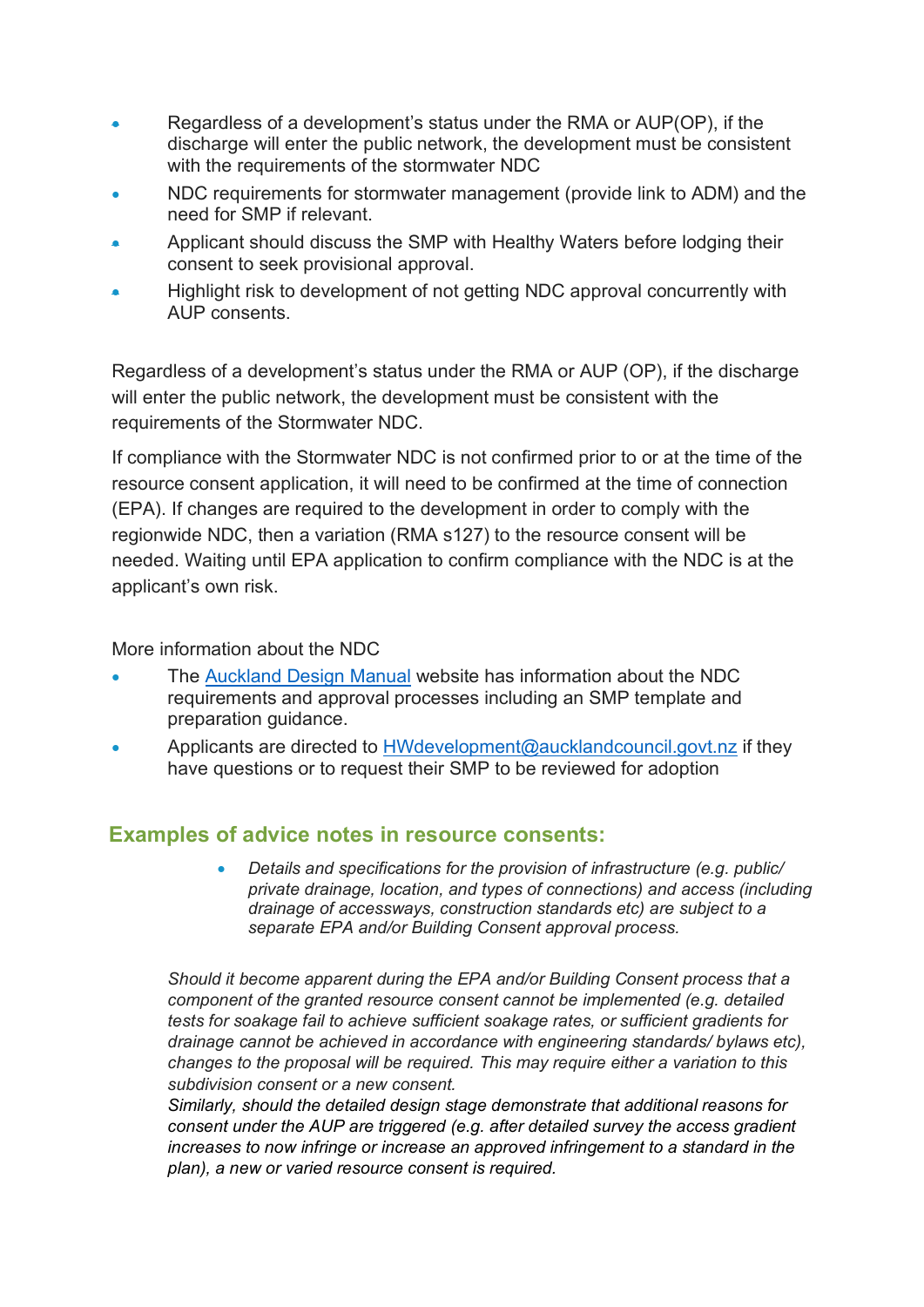- *It is the responsibility of the consent holder to ensure that all information submitted and assessed as part of the subdivision consent is correct and can be implemented as per the subdivision consent (without requiring additional reasons for consent). Any subsequent approval processes (such as the EPA) do not override the necessity to comply with the conditions of this resource consent.*
- Please be mindful of the different requirements of subdivisions consents and EPA – the subdivision consent is more of a 'concept' approval whilst the EPA contains all the engineering details.

*Be clear that EPA approval = Bylaw approval (refer to NDC consent conditions) and approval under the Building Act*

## **Explanation re Bylaw, NDC, AUP(OP) E8 PA**

For permitted activities under Rule E8.4.1(A1) of the AUP(OP), approval from Healthy Waters under the Stormwater NDC is not required in order to be a permitted activity under AUP(OP). Resource consent is not required for the diversion of stormwater.

However, in order to connect to the public stormwater network or vest assets to Auckland Council, approval from Healthy Waters will be required under the Stormwater Bylaw. See E8.6.2.1 Note.

The purpose of the Bylaw is to ensure discharges into the public network do not compromise the council's ability to comply with any network discharge consent. This means that regardless of a development's status under the RMA or AUP(OP), if the discharge will enter the public network, the development must be consistent with the requirements of the stormwater NDC.

If this is not confirmed prior to or at the time of the resource consent application, it will need to be confirmed at the time of connection (EPA). If changes are required to the development in order to comply with the NDC, then a variation to the resource consent may be needed.

It is therefore recommended that applicants have discussions with Healthy Waters /Regulatory Engineers early in the development process regarding stormwater management/connection, ideally prior to lodging their resource consent applications even if their proposal will be a permitted activity under E8.4.1(A1).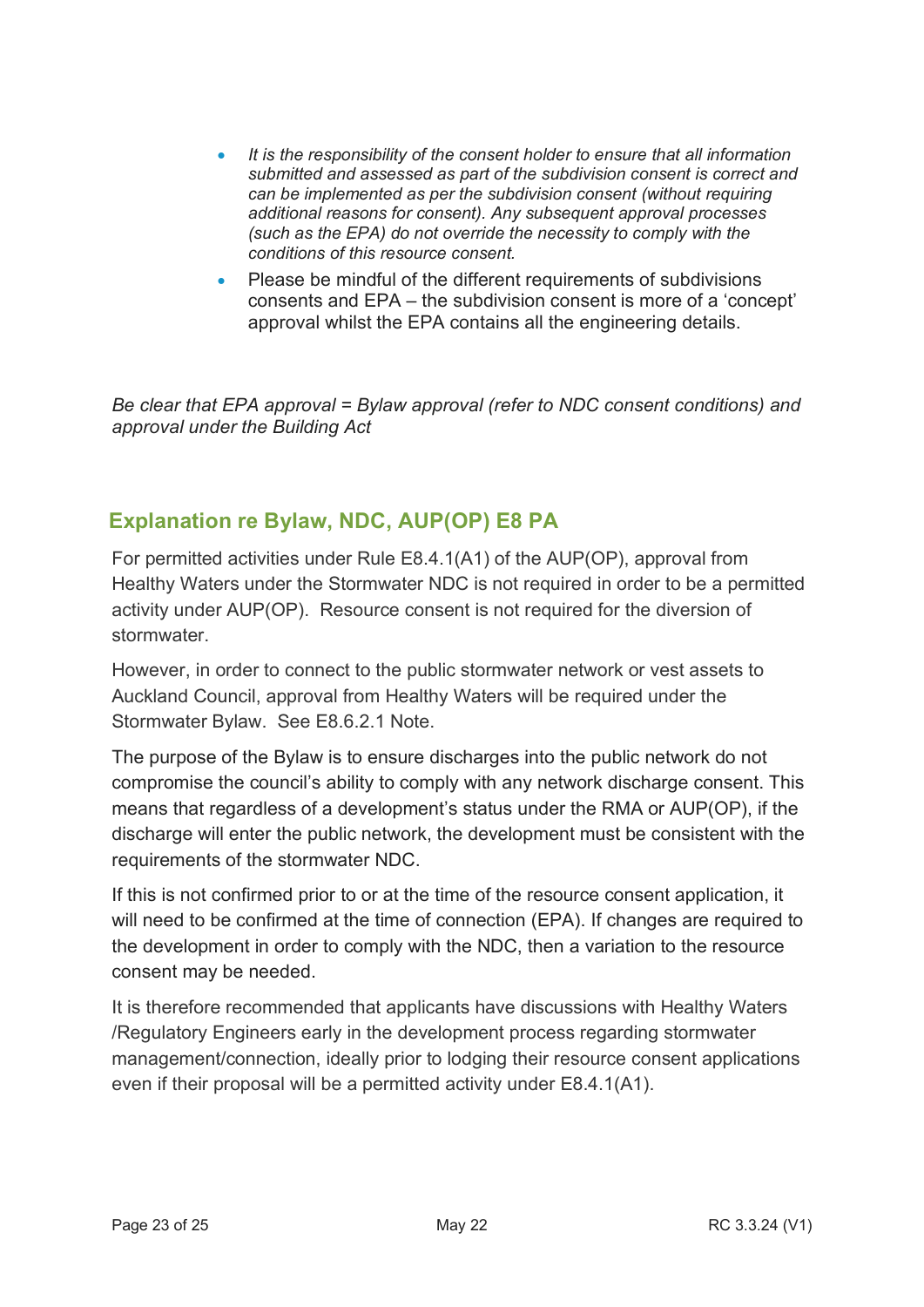# <span id="page-23-0"></span>**Appendix 2: Scenarios for developments – worked examples**

Set out below are scenarios for whether a development is covered by the NDC and which requires input from development engineers and HW.

# **Greenfield Subdivision**

- 50 lot residential subdivision
- Site is currently used for rural activities but has a residential zone
- Proposal includes new stormwater network to be vested to HW
- New network will discharge to a stream



|                |                                                                                                                                                                                                                                                                                                  |                                                                                          |                                                                              | <b>CONTRACTOR CONTRACTOR</b><br><b><i>CONTRACTORY</i></b> |                                                            |  |  |
|----------------|--------------------------------------------------------------------------------------------------------------------------------------------------------------------------------------------------------------------------------------------------------------------------------------------------|------------------------------------------------------------------------------------------|------------------------------------------------------------------------------|-----------------------------------------------------------|------------------------------------------------------------|--|--|
|                | <b>Example</b>                                                                                                                                                                                                                                                                                   | <b>AUP stormwater Consent</b><br>required?                                               | NDC authorisation required?                                                  | <b>Process</b>                                            | <b>Comments</b>                                            |  |  |
| ٠<br>$\bullet$ | 50 lot residential subdivision<br>Site is currently used for rural activities but<br>has a residential zone<br>Proposal includes new stormwater<br>network to be vested to HW<br>the contract of the contract of the contract of the contract of the contract of the contract of the contract of | No<br>Previously would have required<br>consent under E8<br>Now can be authorised by NDC | Yes<br>Large Greenfields requirements<br>apply<br>SMP required to be adopted | Healthy Waters to adopt SMP                               | No impervious area threshold for<br>greenfield development |  |  |

. New network will discharge to a stream

# **Industrial redevelopment**

- 5.2ha industrial site to be redeveloped.
- Discharge to existing public network in two locations
- All proposed stormwater management assets on site to be private



| Healthy Waters to<br>5.2ha industrial site to be redeveloped<br>Yes.<br>No.                                                                                                                                                                                                         |                                                                          |
|-------------------------------------------------------------------------------------------------------------------------------------------------------------------------------------------------------------------------------------------------------------------------------------|--------------------------------------------------------------------------|
| Large brownfields requirements<br>E8 (A1) permitted to divert to<br>adopt SMP<br>Discharge to existing public network in two<br>٠<br>existing public network<br>locations<br>apply<br>SMP required to be adopted<br>All proposed SW Management assets on<br>٠<br>site to be private | Bylaw requires NDC to be complied<br>with to connect to the public netwo |